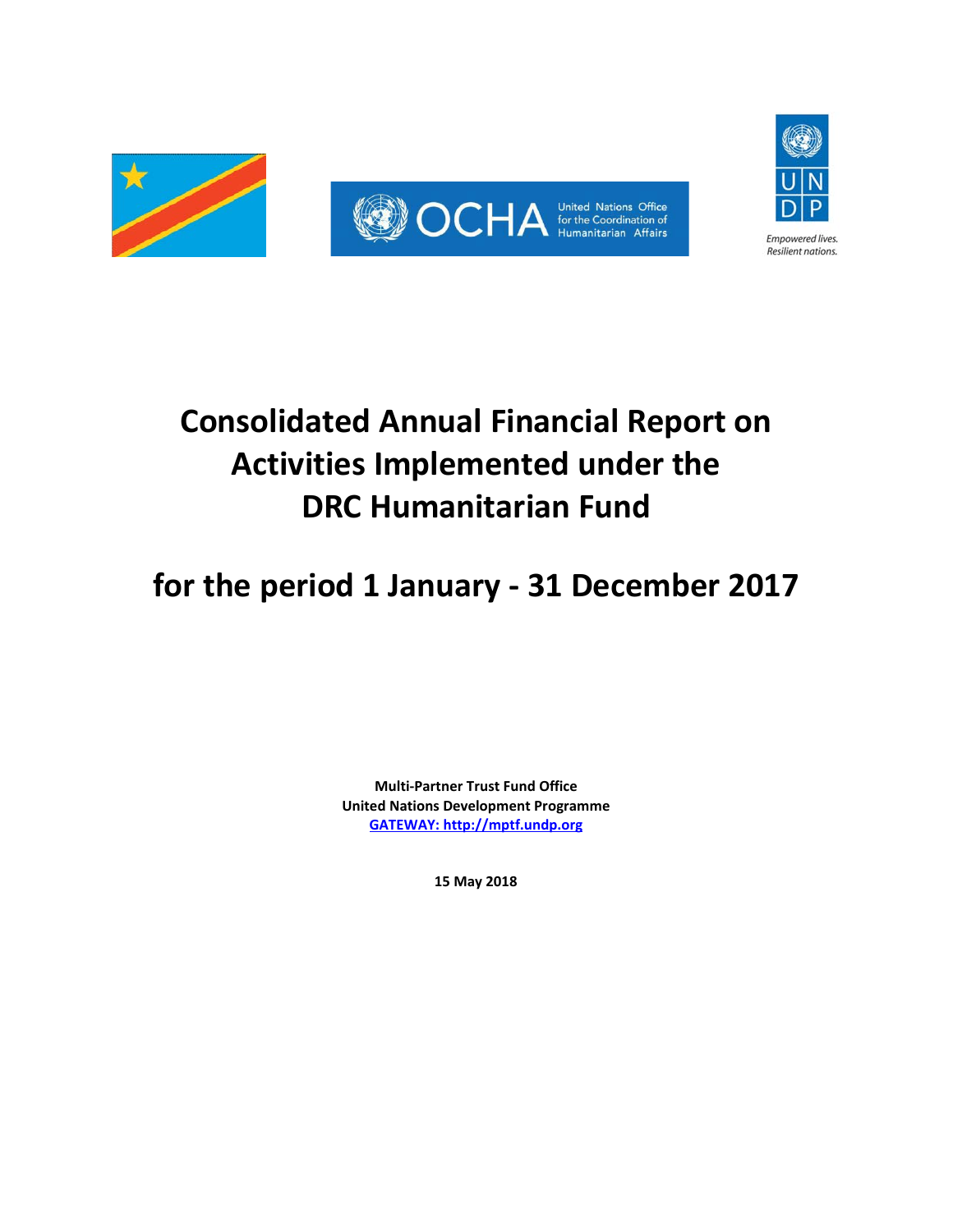#### DRC HUMANITARIAN FUND CONSOLIDATED ANNUAL FINANCIAL REPORT **2017**

### **PARTICIPATING ORGANIZATIONS CONTRIBUTORS**







**OCHA** 



**600 UNFP** 











Food and Agriculture Organization (FAO)

International Organization for Migration (IOM)



UN Office for the Coordination of Humanitarian Affairs (OCHA)

Joint United Nations Programme on HIV-AIDS (UNAIDS)

United Nations Population Fund (UNFPA)

United Nations Human Settlements Programme (UN-HABITAT)

United Nations High Commissioner for Refugees (UNHCR)

United Nations Children's Fund (UNICEF)



United Nations Office for Project



The Spanish Agency for International Development Cooperation (AECID)



Australia





Canadian International Development Agency (CIDA)



Denmark



Department for International Development (DFID)



Germany



Irish AID



Luxembourg



Netherlands



Norway



Swedish International Development Cooperation Agency (Sida)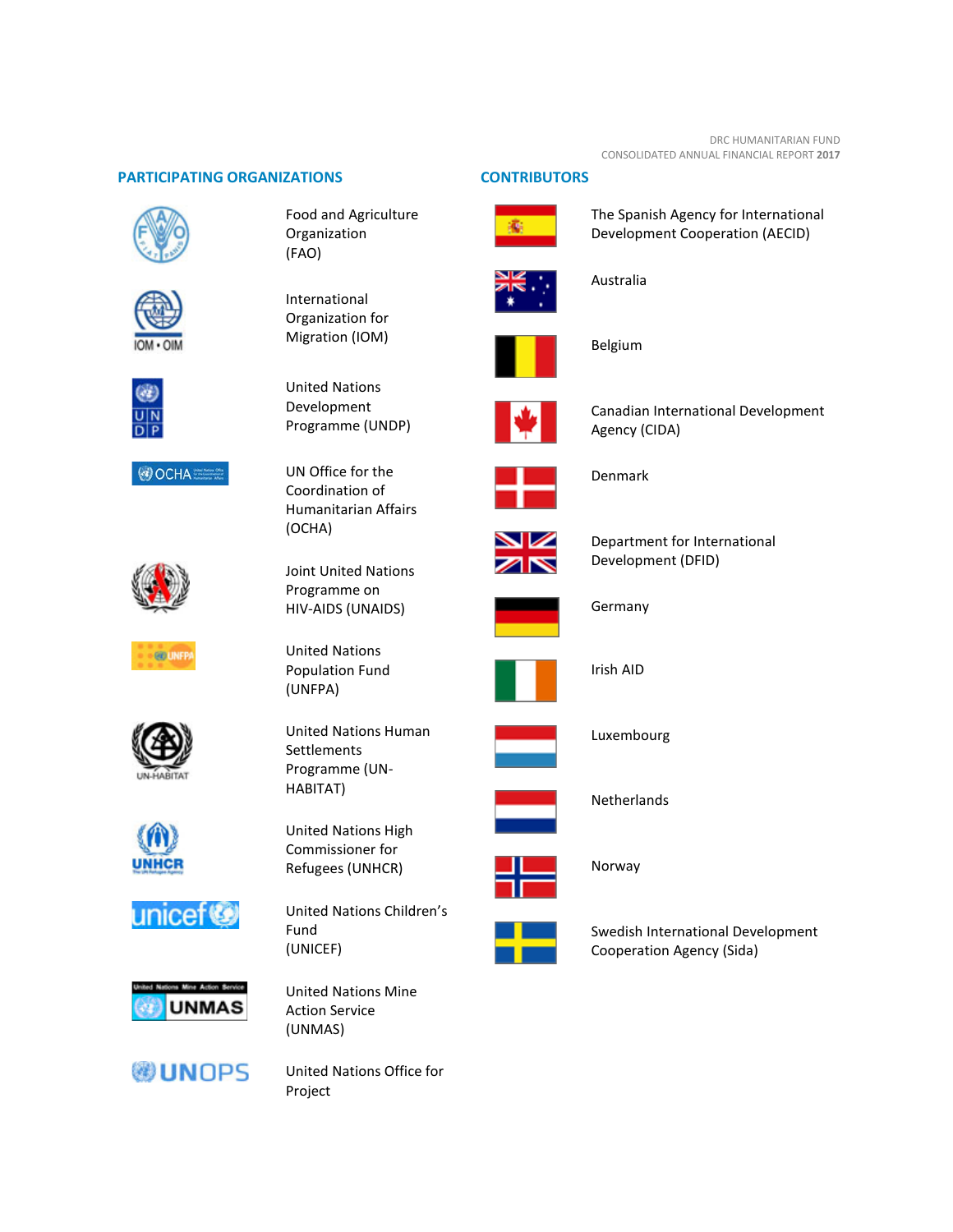# Services (UNOPS)



United National Development Fund for Women (UNWOMEN)



World Food Programme (WFP)



World Health Organization (WHO)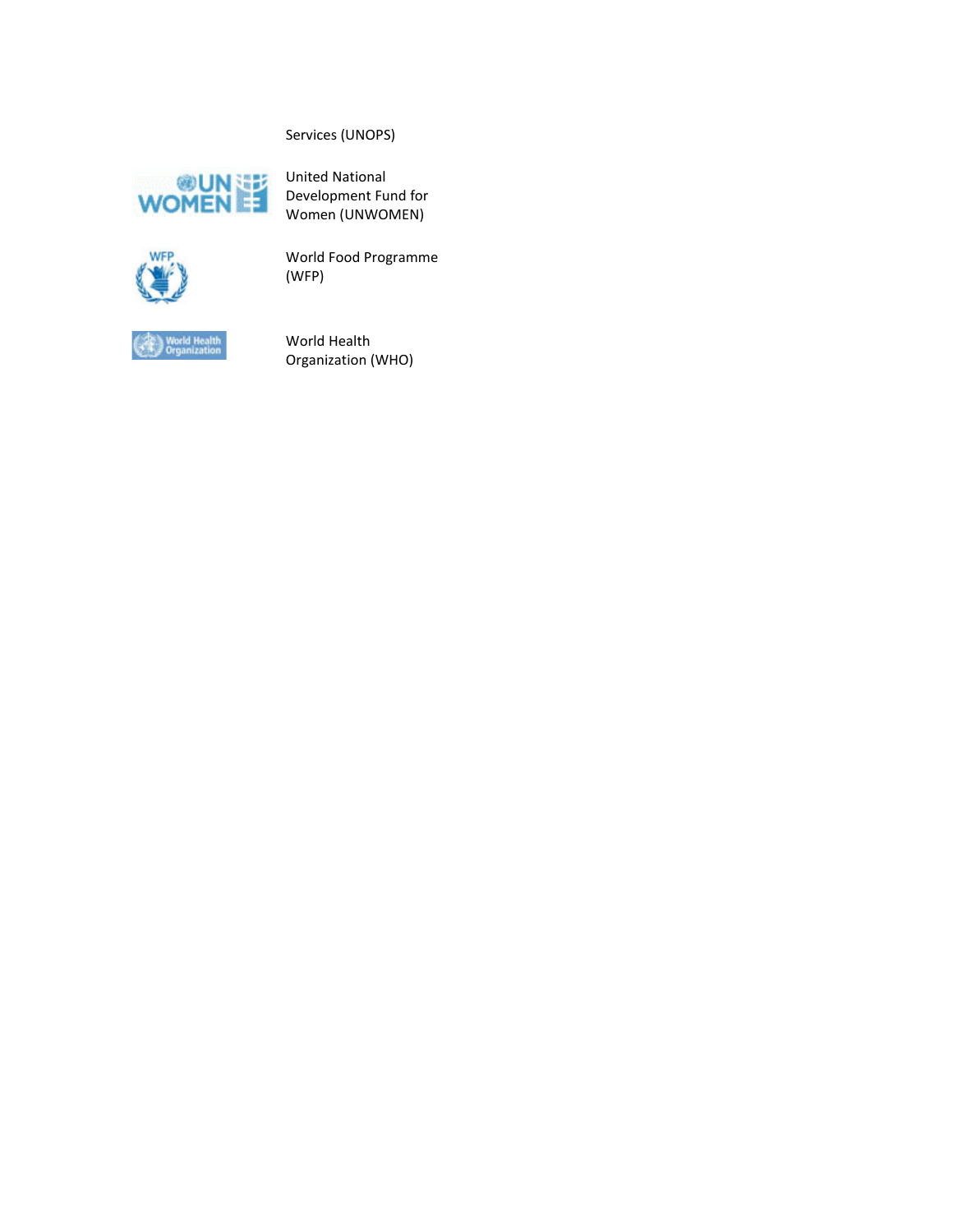#### **DEFINITIONS**

#### **Approved Project/Programme**

A project/programme including budget, etc., that is approved by the Humanitarian Coordinator for fund allocation purposes.

#### **Contributor Commitment**

Amount(s) committed by a donor to a Fund in a signed Standard Administrative Arrangement with the UNDP Multi-Partner Trust Fund Office (MPTF Office), in its capacity as the Administrative Agent. A commitment may be paid or pending payment.

#### **Contributor Deposit**

Cash deposit received by the MPTF Office for the Fund from a contributor in accordance with a signed Standard Administrative Arrangement.

#### **Delivery Rate**

The percentage of funds that have been utilized, calculated by comparing expenditures reported by a Participating Organization against the 'net funded amount'.

#### **Indirect Support Costs**

A general cost that cannot be directly related to any particular programme or activity of the Participating Organizations. UNDG policy establishes a fixed indirect cost rate of 7% of programmable costs.

#### **Managing Agent**

The Participating UN Organization (e.g., UNDP or OCHA) that has signed the MOU and performs an oversight function vis-à-vis NGOs receiving funding. The Managing Agent has the same obligations as any other PUNO signing the MOU, including for reporting.

#### **Net Funded Amount**

Amount transferred to a Participating Organization less any refunds transferred back to the MPTF Office by a Participating Organization.

#### **Participating Organization**

A UN Organization or other inter-governmental Organization that is an implementing partner in a Fund, as represented by signing a Memorandum of Understanding (MOU) with the MPTF Office for a particular Fund.

#### **Project Expenditure**

The sum of expenses and/or expenditure reported by all Participating Organizations for a Fund irrespective of which basis of accounting each Participating Organization follows for donor reporting.

#### **Project Financial Closure**

A project or programme is considered financially closed when all financial obligations of an operationally completed project or programme have been settled, and no further financial charges may be incurred.

#### **Project Operational Closure**

A project or programme is considered operationally closed when all programmatic activities for which Participating Organization(s) received funding have been completed.

#### **Project Start Date**

Date of transfer of first instalment from the MPTF Office to the Participating Organization.

#### **Total Approved Budget**

This represents the cumulative amount of allocations approved by the Humanitarian Coordinator.

#### **US Dollar Amount**

The financial data in the report is recorded in US Dollars and due to rounding off of numbers, the totals may not add up.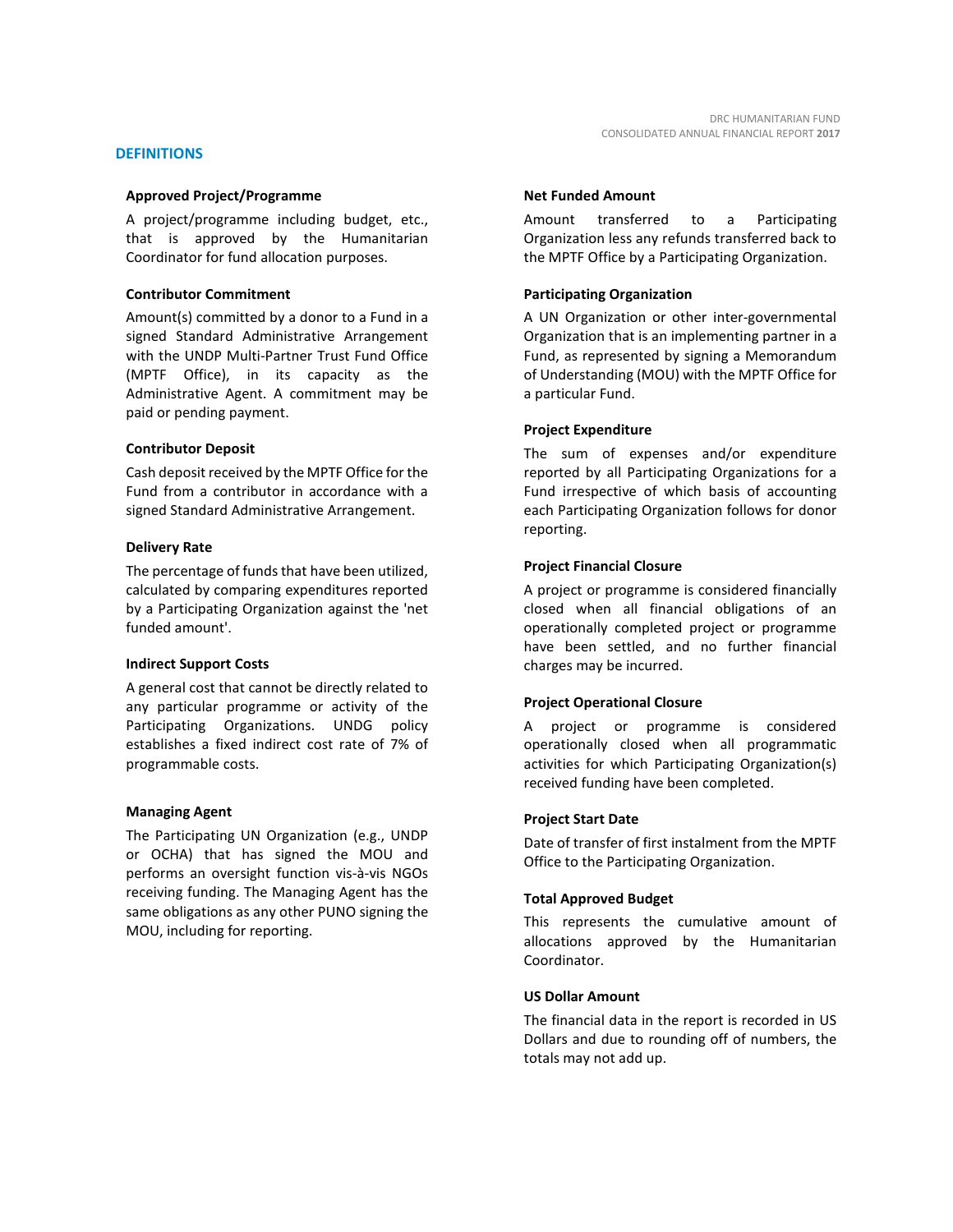# **TABLE OF CONTENTS INTRODUCTION**

| 1. Sources and Uses of Funds                | 1  |
|---------------------------------------------|----|
| 2. Partner Contributions                    | 2  |
|                                             | 4  |
|                                             | 5  |
| 5. Expenditure and Financial Delivery Rates | 8  |
|                                             | 16 |
| 7. Accountability and Transparency          | 16 |
|                                             | 16 |

This Consolidated Annual Financial Report of the DRC Humanitarian Fund is prepared by the United Nations Development Programme (UNDP) Multi-Partner Trust Fund Office (MPTF Office) in fulfillment of its obligations as Administrative Agent, as per the Terms of Reference (TOR), the Memorandum of Understanding (MOU) signed between the UNDP MPTF Office and the Participating Organizations, and the Standard Administrative Arrangements (SAAs) signed with contributors.

The MPTF Office, as Administrative Agent, is responsible for concluding an MOU with Participating Organizations and SAAs with contributors. It receives, administers and manages contributions, and disburses these funds to the Participating Organizations. The Administrative Agent prepares and submits annual consolidated financial reports, as well as regular financial statements, for transmission to contributors.

This consolidated financial report covers the period 1 January to 31 December 2017 and provides financial data on progress made in the implementation of projects of the DRC Humanitarian Fund. It's posted on the MPTF Office Gateway [\(http://mptf.undp.org/factsheet/fund/HCG10\)](http://mptf.undp.org/factsheet/fund/HCG10).

The financial data in the report is recorded in US Dollars and due to rounding off of numbers, the totals may not add up.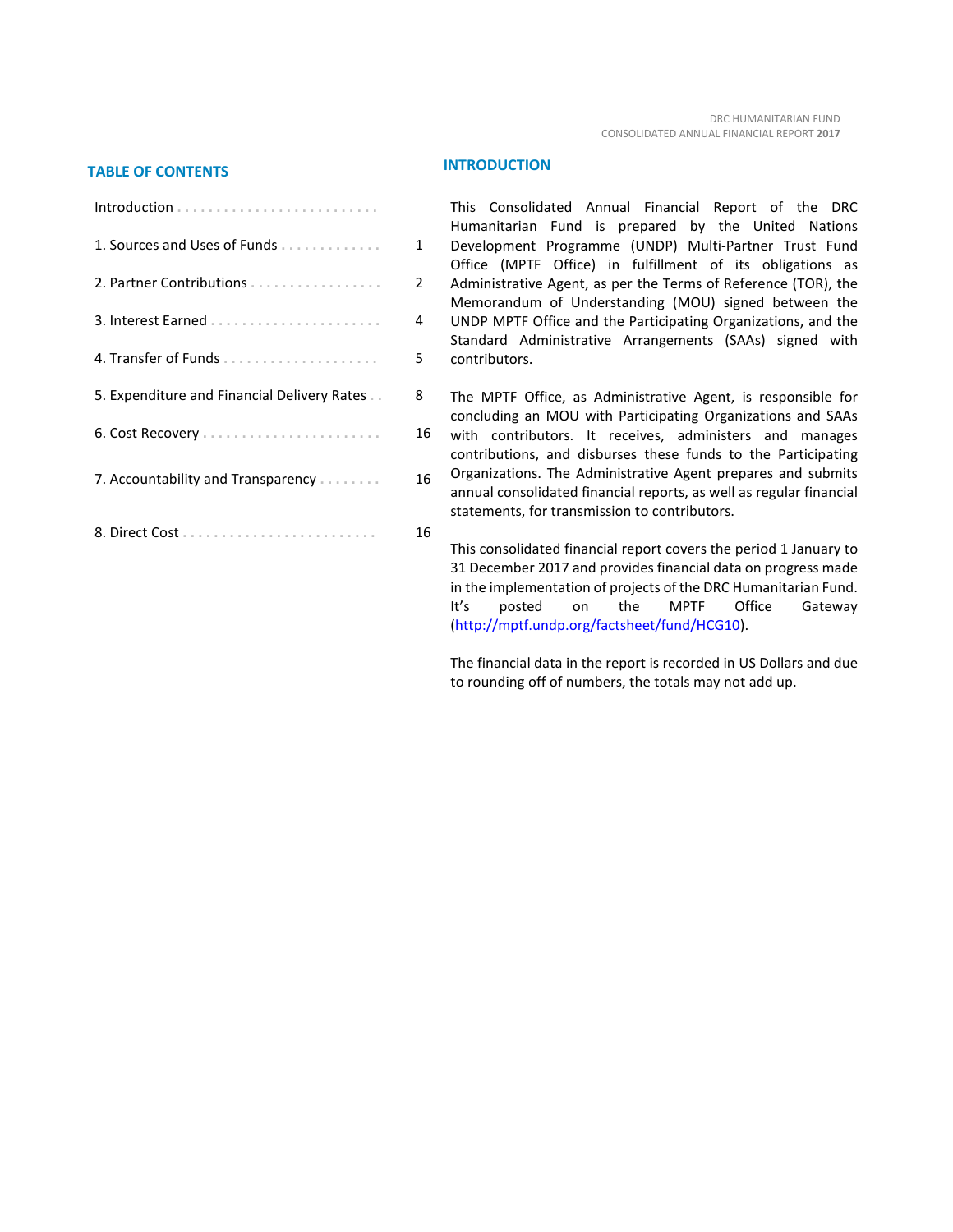### **2017 FINANCIAL PERFORMANCE**

This chapter presents financial data and analysis of the DRC Humanitarian Fund using the pass-through funding modality as of 31 December 2017. Financial information for this Fund is also available on the MPTF Office GATEWAY, at the following and and the state of the state and address:

[http://mptf.undp.org/factsheet/fund/HCG10.](http://mptf.undp.org/factsheet/fund/HCG10)

# **1. SOURCES AND USES OF FUNDS**

As of 31 December 2017, 12 contributors deposited US\$ 1,038,628,225 in contributions and US\$ 9,378,201 was earned in interest.

The cumulative source of funds was US\$ 1,048,006,426.

Of this amount, US\$ 995,738,778 has been net funded to 15 Participating Organizations, of which US\$ 944,300,389 has been reported as expenditure. The Administrative Agent fee has been charged at the approved rate of 1% on deposits and amounts to US\$ 10,386,282. Table 1 provides an overview of the overall sources, uses, and balance of the DRC Humanitarian Fund as of 31 December 2017.

#### **Table 1. Financial Overview, as of 31 December 2017 (in US Dollars)**

|                                                                 | Annual 2016    | Annual 2017   | <b>Cumulative</b> |
|-----------------------------------------------------------------|----------------|---------------|-------------------|
| <b>Sources of Funds</b>                                         |                |               |                   |
| Contributions from donors                                       | 45,412,411     | 70,009,318    | 1,038,628,225     |
| Fund Earned Interest and Investment Income                      | 271,864        | 226,264       | 6,860,880         |
| Interest Income received from Participating Organizations       | 54,098         | 1,017         | 2,517,321         |
| Refunds by Administrative Agent to Contributors                 |                |               |                   |
| Fund balance transferred to another MDTF                        |                |               |                   |
| Other Income                                                    |                |               |                   |
| <b>Total: Sources of Funds</b>                                  | 45,738,373     | 70,236,599    | 1,048,006,426     |
| <b>Use of Funds</b>                                             |                |               |                   |
| <b>Transfers to Participating Organizations</b>                 | 74,499,943     | 37,309,126    | 994,358,709       |
| Refunds received from Participating Organizations               | (1,082,599)    | (1, 175, 083) | (13,750,572)      |
| <b>Net Funded Amount</b>                                        | 73,417,345     | 36,134,042    | 980,608,137       |
| <b>Administrative Agent Fees</b>                                | 454,124        | 700,093       | 10,386,282        |
| Direct Costs: (Steering Committee, Secretariatetc.)             | 3,168,897      | 6,045,590     | 15,130,641        |
| <b>Bank Charges</b>                                             | 1,422          | 648           | 10,800            |
| <b>Other Expenditures</b>                                       |                |               |                   |
| <b>Total: Uses of Funds</b>                                     | 77,041,788     | 42,880,373    | 1,006,135,860     |
| Change in Fund cash balance with Administrative Agent           | (31, 303, 415) | 27,356,226    | 41,870,566        |
| Opening Fund balance (1 January)                                | 45,817,756     | 14,514,341    |                   |
| <b>Closing Fund balance (31 December)</b>                       | 14,514,341     | 41,870,566    | 41,870,566        |
| Net Funded Amount (Includes Direct Cost)                        | 76,586,242     | 42,179,632    | 995,738,778       |
| Participating Organizations' Expenditure (Includes Direct Cost) | 48,907,057     | 63,542,564    | 944,300,389       |
| <b>Balance of Funds with Participating Organizations</b>        |                |               | 51,438,389        |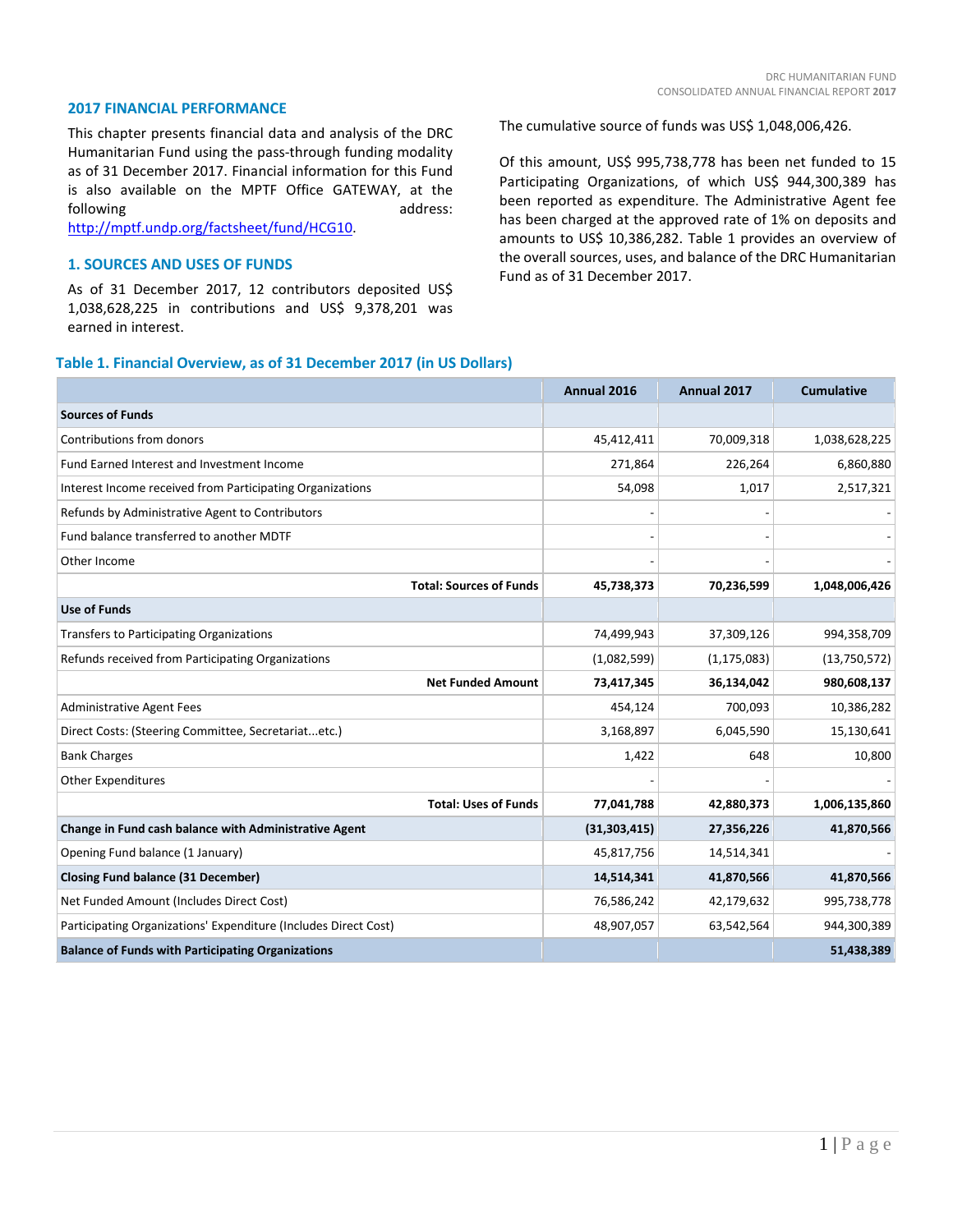#### **2. PARTNER CONTRIBUTIONS**

Table 2 provides information on cumulative contributions received from all contributors to this Fund as of 31 December 2017.

The DRC Humanitarian Fund is currently being financed by 12 contributors, as listed in the table below.

The table below includes commitments made through Standard Administrative Agreements signed up to 31 December 2017, that were deposited in 2017 or not yet deposited as of the date of this report; it does not include future years commitments.

### **Table 2. Contributors' Commitments and Deposits, as of 31 December 2017 (in US Dollars)**

| <b>Contributors</b>                                                     | <b>Total</b><br><b>Commitments</b> | <b>Prior Years</b><br>as of 31-Dec-2016<br><b>Deposits</b> | <b>Current Year</b><br>Jan-Dec-2017<br><b>Deposits</b> | <b>Total</b><br><b>Deposits</b> |
|-------------------------------------------------------------------------|------------------------------------|------------------------------------------------------------|--------------------------------------------------------|---------------------------------|
| The Spanish Agency for International Development Cooperation<br>(AECID) | 36,325,886                         | 36,325,886                                                 |                                                        | 36,325,886                      |
| <b>AUSTRALIA</b>                                                        | 6,317,400                          | 6,317,400                                                  |                                                        | 6,317,400                       |
| <b>BELGIUM</b>                                                          | 45,673,332                         | 42,080,532                                                 | 3,592,800                                              | 45,673,332                      |
| Canadian International Development Agency (CIDA)                        | 6,207,132                          | 6,207,132                                                  |                                                        | 6,207,132                       |
| <b>DENMARK</b>                                                          | 1,808,449                          | 1,808,449                                                  |                                                        | 1,808,449                       |
| DEPARTMENT FOR INT'L DEVELOPMENT (DFID)                                 | 520,007,211                        | 489,275,861                                                | 30,731,350                                             | 520,007,211                     |
| <b>GERMANY</b>                                                          | 8,220,700                          |                                                            | 8,220,700                                              | 8,220,700                       |
| <b>IRISH AID</b>                                                        | 63,521,054                         | 59,639,590                                                 | 3,881,464                                              | 63,521,054                      |
| <b>LUXEMBOURG</b>                                                       | 4,213,685                          | 3,947,560                                                  | 266,125                                                | 4,213,685                       |
| <b>NETHERLANDS</b>                                                      | 113,123,480                        | 109,603,580                                                | 3,519,900                                              | 113,123,480                     |
| <b>NORWAY</b>                                                           | 50,125,664                         | 47,343,041                                                 | 2,782,623                                              | 50,125,664                      |
| SWEDISH INT'L DEVELOPMENT COOPERATION (SIDA)                            | 183,084,232                        | 166,069,876                                                | 17,014,357                                             | 183,084,232                     |
| <b>Grand Total</b>                                                      | 1,038,628,225                      | 968,618,907                                                | 70,009,318                                             | 1,038,628,225                   |

**Figure 1: Deposits by contributor, cumulative as of 31 December 2017**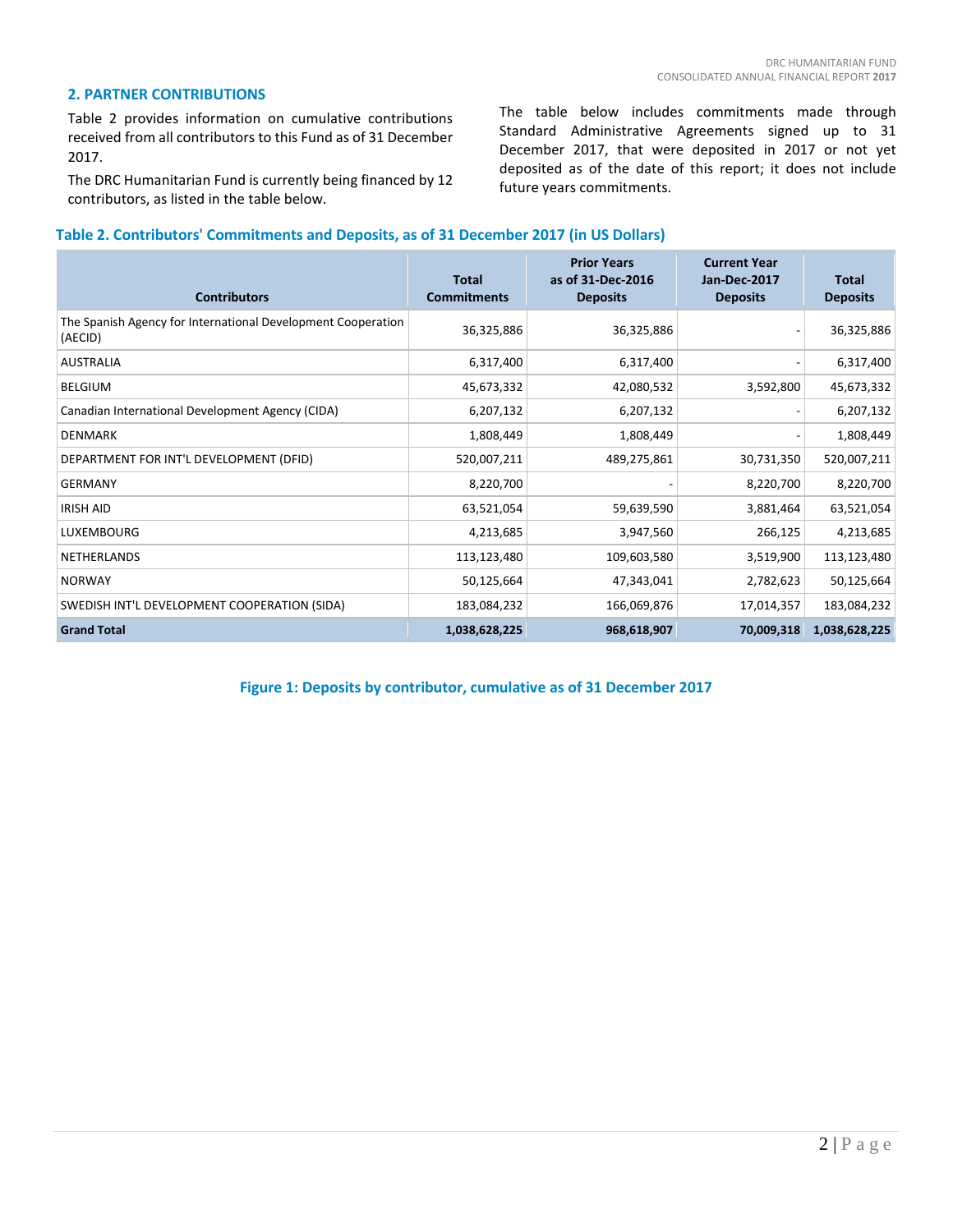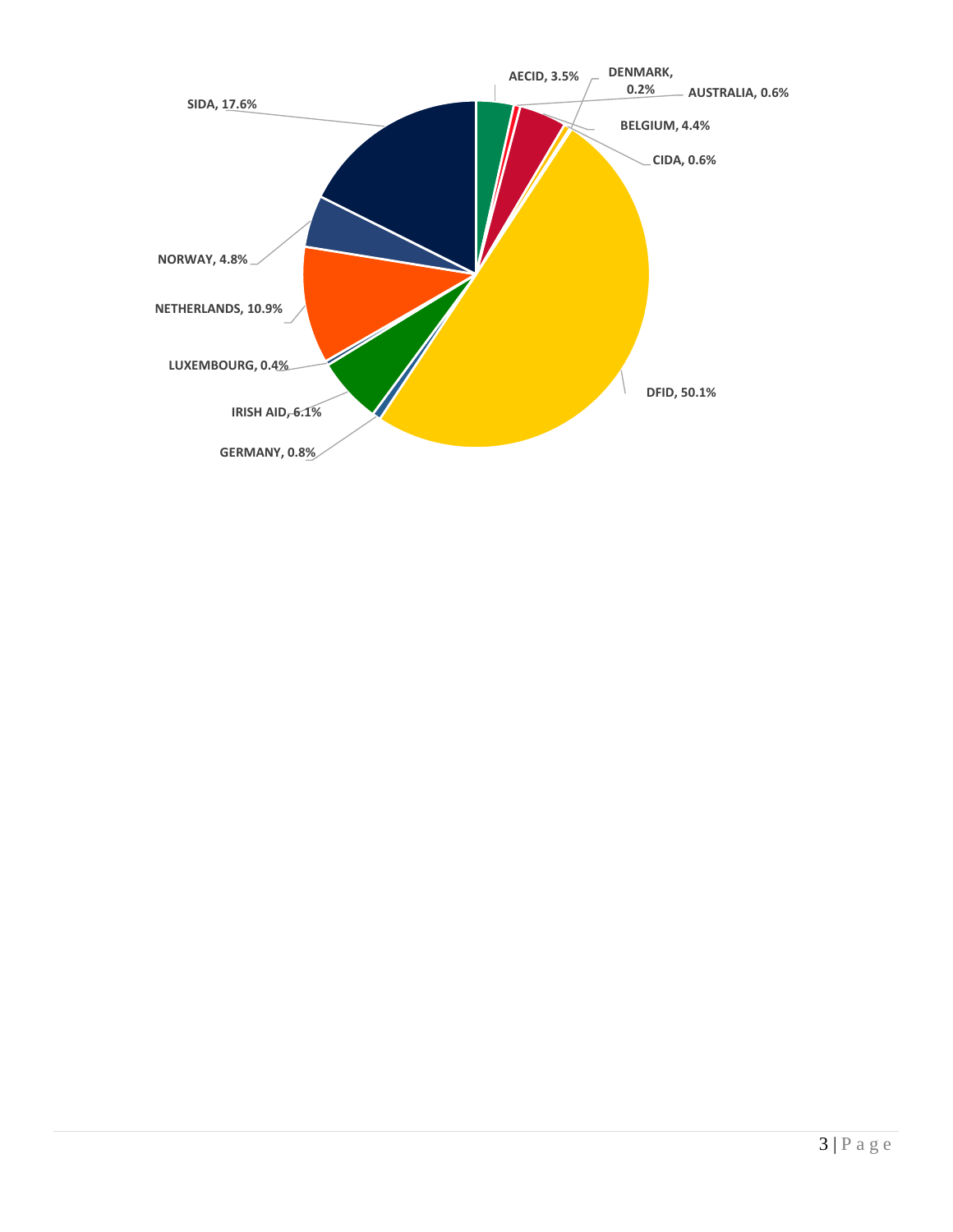#### **3. INTEREST EARNED**

Interest income is earned in two ways: 1) on the balance of funds held by the Administrative Agent (Fund earned interest), and 2) on the balance of funds held by the Participating Organizations (Agency earned interest) where their Financial Regulations and Rules allow return of interest to the AA.

As of 31 December 2017, Fund earned interest amounts to US\$ 6,860,880.

Interest received from Participating Organizations amounts to US\$ 2,517,321, bringing the cumulative interest received to US\$ 9,378,201.

Details are provided in the table below.

#### **Table 3. Sources of Interest and Investment Income, as of 31 December 2017 (in US Dollars)**

| <b>Interest Earned</b>                     | <b>Prior Years</b><br>as of 31-Dec-2016 | <b>Current Year</b><br><b>Jan-Dec-2017</b> | <b>Total</b> |
|--------------------------------------------|-----------------------------------------|--------------------------------------------|--------------|
| <b>Administrative Agent</b>                |                                         |                                            |              |
| Fund Earned Interest and Investment Income | 6,634,616                               | 226,264                                    | 6,860,880    |
| <b>Total: Fund Earned Interest</b>         | 6,634,616                               | 226,264                                    | 6,860,880    |
| <b>Participating Organization</b>          |                                         |                                            |              |
| <b>FAO</b>                                 | 568,028                                 | 1,017                                      | 569,045      |
| NGO/UNDP                                   | 1,007,861                               |                                            | 1,007,861    |
| <b>UNDP</b>                                | 692,848                                 |                                            | 692,848      |
| <b>UNFPA</b>                               | 247,489                                 |                                            | 247,489      |
| <b>UNWOMEN</b>                             | 78                                      |                                            | 78           |
| <b>Total: Agency earned interest</b>       | 2,516,305                               | 1,017                                      | 2,517,321    |
| <b>Grand Total</b>                         | 9,150,920                               | 227,281                                    | 9,378,201    |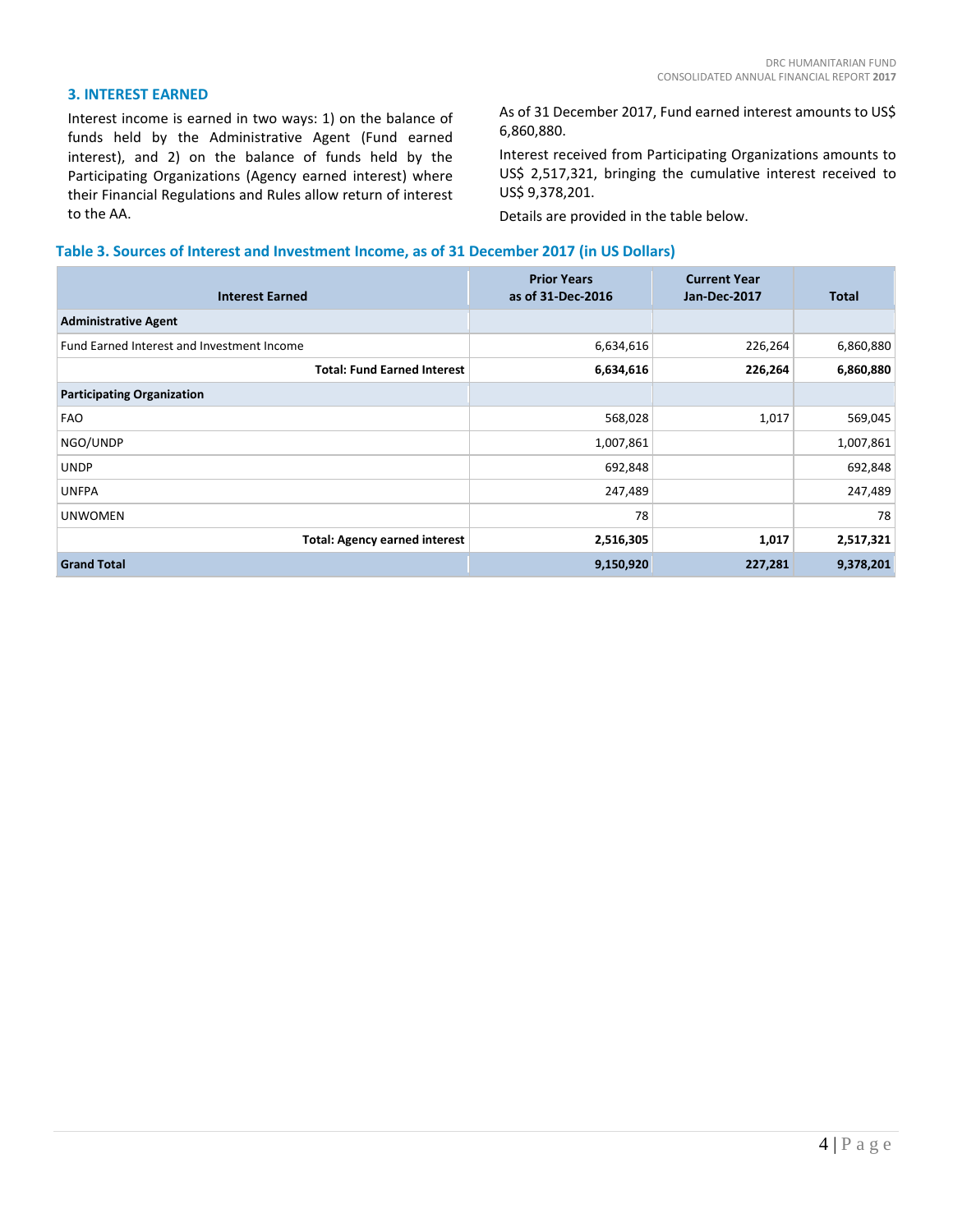#### **4. TRANSFER OF FUNDS**

With the overall aim of improving the timeliness and coherence of the humanitarian response, improving needs assessment and supporting the response as strategized in the Humanitarian Response Plan, upon decision of the Humanitarian Coordinator, transfers of funds were made to projects in 11 Clusters of the DRC Humanitarian Fund namely: Coordination, Education, Food Assistance, Health, Logistics, Nutrition, Protection, Shelter and Non-Food Items (S & NFIs), Multisectoral, Water and Sanitation (WASH) and DRC Pooled Fund.

14 Participating Organizations have signed the MOU for the DRC Humanitarian Fund since its inception in January 2006.

#### **4.1 TRANSFER BY PARTICIPATING ORGANIZATION**

Table 4 provides additional information on the refunds received by the MPTF Office, and the net funded amount for each of the Participating Organizations.

In 2017 the Administrative Agent, based on the approval of the Humanitarian Coordinator, transferred US\$ 37,309,126 to 5 Participating Organizations, bringing the total cumulative amount transferred to US\$ 994,358,709 to 14 Participating Organizations (see list below).

| Participating      | Prior Years as of 31-Dec-2016 |                |                   | <b>Current Year Jan-Dec-2017</b> |                |                   | <b>Total</b>     |                |                   |
|--------------------|-------------------------------|----------------|-------------------|----------------------------------|----------------|-------------------|------------------|----------------|-------------------|
| Organization       | <b>Transfers</b>              | <b>Refunds</b> | <b>Net Funded</b> | <b>Transfers</b>                 | <b>Refunds</b> | <b>Net Funded</b> | <b>Transfers</b> | <b>Refunds</b> | <b>Net Funded</b> |
| <b>FAO</b>         | 75,375,875                    | (1,776,781)    | 73,599,094        | 594,908                          | (3, 422)       | 591,486           | 75,970,783       | (1,780,203)    | 74,190,580        |
| <b>IOM</b>         | 2,246,136                     | (20, 120)      | 2,226,016         |                                  |                |                   | 2,246,136        | (20, 120)      | 2,226,016         |
| NGO/UNDP           | 486,484,769                   | (6, 171, 446)  | 480,313,324       | 34,049,113                       | (987,056)      | 33,062,057        | 520,533,882      | (7, 158, 501)  | 513,375,381       |
| <b>OCHA</b>        | 37,085,865                    | (2,335,819)    | 34,750,046        |                                  |                |                   | 37,085,865       | (2,335,819)    | 34,750,046        |
| <b>UNDP</b>        | 8,714,531                     |                | 8,714,531         |                                  | (7, 526)       | (7, 526)          | 8,714,531        | (7, 526)       | 8,707,005         |
| <b>UNFPA</b>       | 11,755,990                    | (482, 248)     | 11,273,742        |                                  | (5, 199)       | (5, 199)          | 11,755,990       | (487, 447)     | 11,268,543        |
| <b>UNHABITAT</b>   | 2,414,157                     |                | 2,414,157         |                                  |                |                   | 2,414,157        |                | 2,414,157         |
| <b>UNHCR</b>       | 23,596,275                    |                | 23,596,275        | 896,186                          |                | 896,186           | 24,492,461       |                | 24,492,461        |
| <b>UNICEF</b>      | 185,585,302                   | (703, 833)     | 184,881,469       |                                  |                |                   | 185,585,302      | (703, 833)     | 184,881,469       |
| <b>UNMAS</b>       | 400,000                       |                | 400,000           |                                  |                |                   | 400,000          |                | 400,000           |
| <b>UNOPS</b>       | 4,723,974                     |                | 4,723,974         | 449,997                          |                | 449,997           | 5,173,971        |                | 5,173,971         |
| <b>UNWOMEN</b>     | 300,000                       |                | 300,000           |                                  |                |                   | 300,000          |                | 300,000           |
| <b>WFP</b>         | 84,455,672                    |                | 84,455,672        | 1,318,922                        | (173, 053)     | 1,145,868         | 85,774,594       | (173,053)      | 85,601,541        |
| <b>WHO</b>         | 33,911,036                    | (1,085,241)    | 32,825,795        |                                  | 1,173          | 1,173             | 33,911,036       | (1,084,068)    | 32,826,968        |
| <b>Grand Total</b> | 957,049,583                   | (12,575,488)   | 944,474,095       | 37,309,126                       | (1, 175, 083)  | 36,134,042        | 994,358,709      | (13,750,572)   | 980,608,137       |

# **Table 4.1 Transfer, Refund, and Net Funded Amount by Participating Organization, as of 31 December 2017 (in US Dollars)**

# **Figure 2: Transfers amount by Participating Organization for the period of 1 January to 31 December 2017**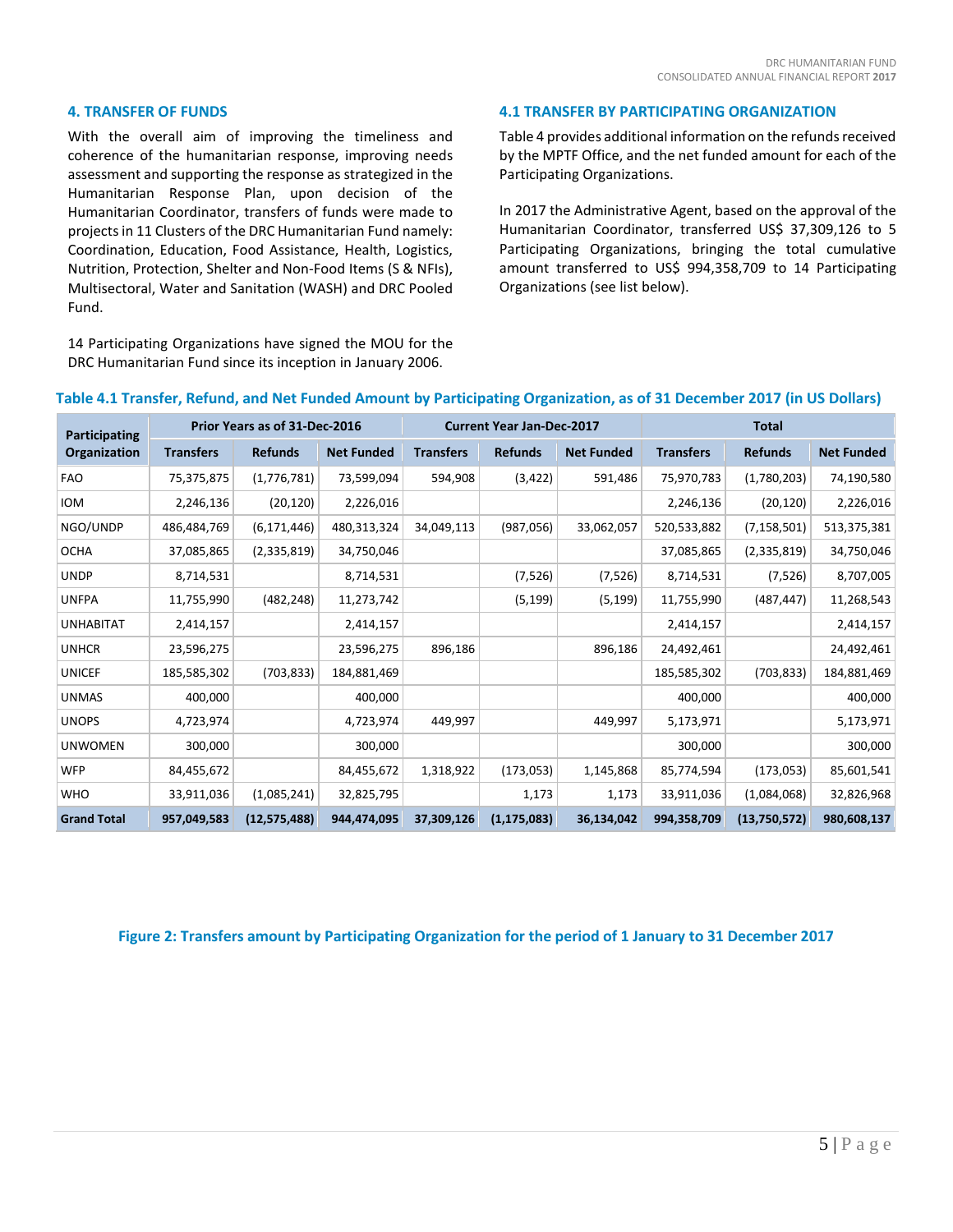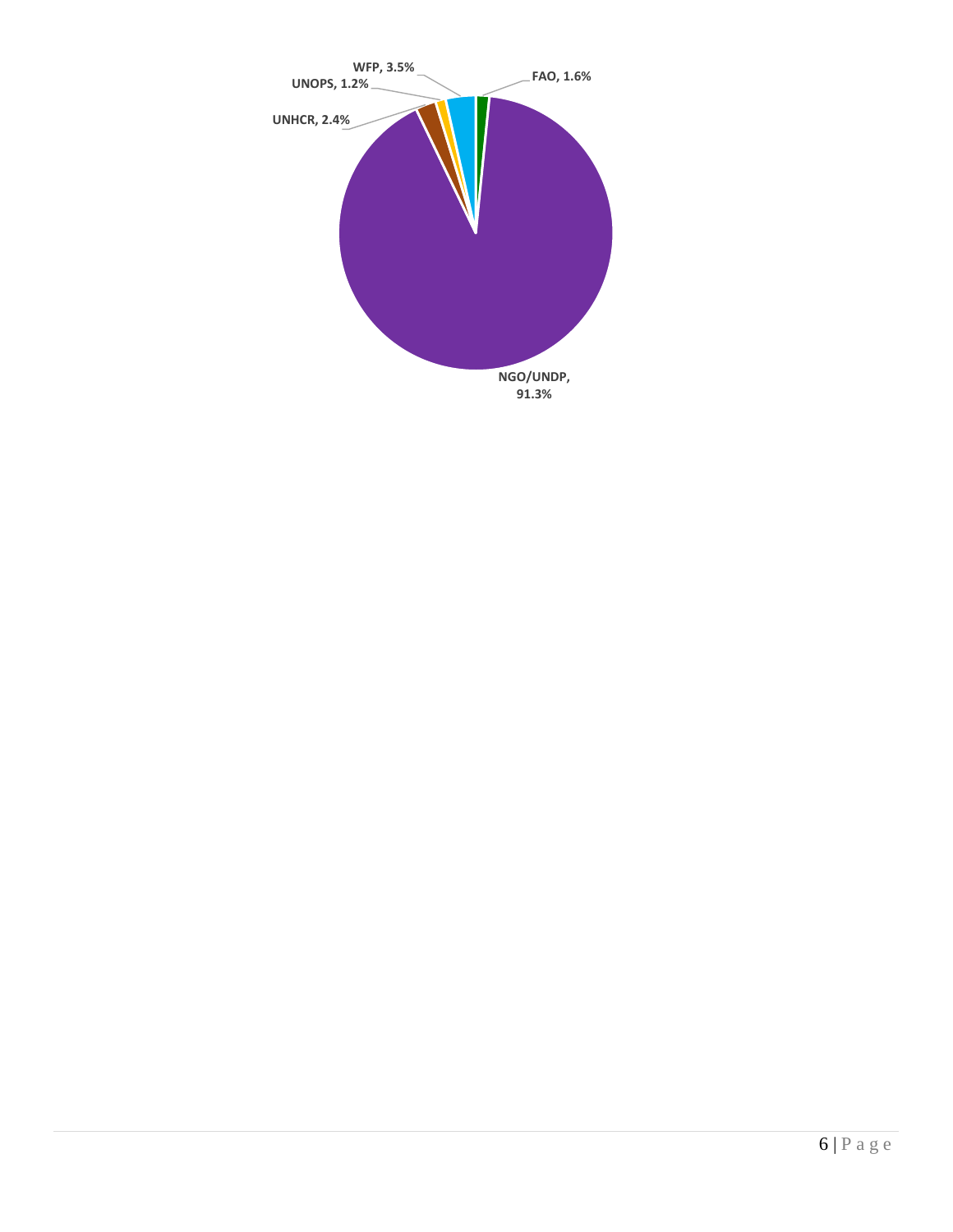#### **4.2. TRANSFER BY CLUSTER**

Table 4.2 shows the total Net Funded Amount by Cluster. The DRC Humanitarian Fund has the following 11 thematic areas as listed in the table below.

As shown in Figure 3, in 2017, the Sectors receiving the largest share of transfers were: Food Security (29%), Multisectoral (28%), and Shelter and Non-Food Items (15%).

# **Table 4.2 Cumulative net funded amount by Cluster as of 31 December 2017 (in US Dollars)**

| <b>Sectors</b>                       | <b>Cumulative Net Funded Amount</b> |
|--------------------------------------|-------------------------------------|
| Coordination                         | 6,329,698                           |
| <b>DRC Pooled Fund</b>               | 525,620,547                         |
| Education                            | 16,370,825                          |
| <b>Food Security</b>                 | 55,914,767                          |
| Health                               | 39,642,990                          |
| Logistics                            | 49,439,423                          |
| Multisectoral                        | 146,153,220                         |
| <b>Nutrition</b>                     | 24,005,020                          |
| Protection                           | 25,665,598                          |
| Shelter and Non-Food Items (S & NFI) | 42,959,092                          |
| Water Sanitation and Hygiene         | 48,506,957                          |
| Total:                               | 980,608,137                         |





<span id="page-11-0"></span> $1$  This figure excludes 2017 refunds for DRC Pooled Fund cluster and Nutrition Cluster, where no transfers were made in 2017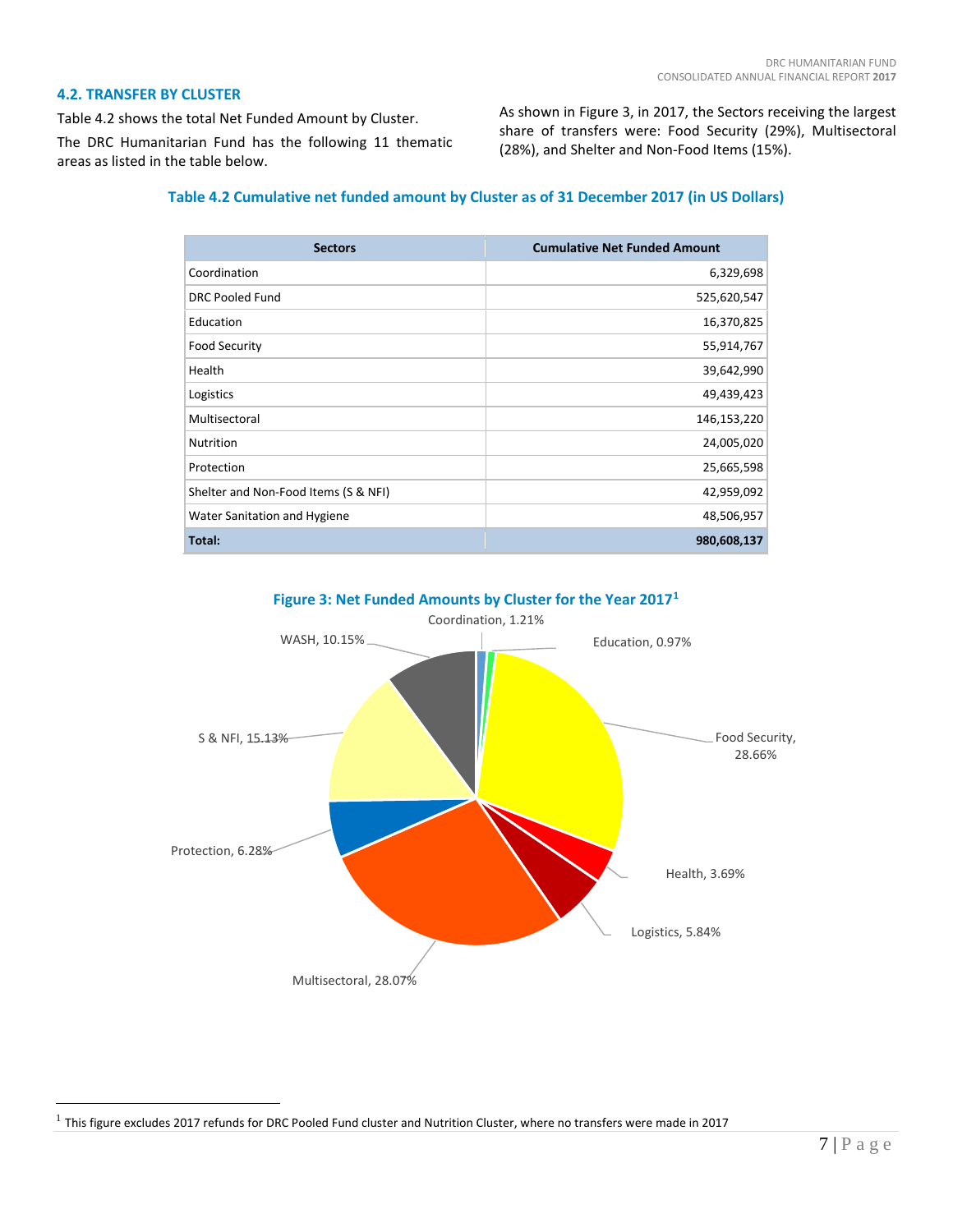#### **5. EXPENDITURE AND FINANCIAL DELIVERY RATES**

All final expenditures reported for the year 2017 were submitted by the Headquarters of the Participating Organizations. These were consolidated by the MPTF Office.

Project expenditures are incurred and monitored by each Participating Organization, and are reported as per the agreed upon categories for inter-agency harmonized reporting. The reported expenditures were submitted via the MPTF Office's online expenditure reporting tool. The 2017 expenditure data has been posted on the MPTF Office GATEWAY a[t http://mptf.undp.org/factsheet/fund/HCG10.](http://mptf.undp.org/factsheet/fund/HCG10)

#### CONSOLIDATED ANNUAL FINANCIAL REPORT **2017 5.1 EXPENDITURE REPORTED BY PARTICIPATING ORGANIZATION**

In 2017, US\$ 36,134,042 was net funded to Participating Organizations, and US\$ 53,215,907 was reported in expenditure.

As shown in table below, the cumulative net funded amount is US\$ 980,608,137 and cumulative expenditures reported by the Participating Organizations amount to US\$ 933,973,732. This equates to an overall Fund expenditure delivery rate of 95 percent.

# **Table 5.1a Net Funded Amount, Reported Expenditure, and Financial Delivery by Participating Organization, as of 31 December 2017 (in US Dollars)**

|                                   | <b>Current Year Jan-Dec 2017</b><br><b>Total</b> |                    |                          |                    |                        |
|-----------------------------------|--------------------------------------------------|--------------------|--------------------------|--------------------|------------------------|
| <b>Participating Organization</b> | <b>Net Funded Amount</b>                         | <b>Expenditure</b> | <b>Net Funded Amount</b> | <b>Expenditure</b> | <b>Delivery Rate %</b> |
| <b>FAO</b>                        | 591,486                                          | 1,702,796          | 74,190,580               | 74,786,146         | 100.80                 |
| <b>IOM</b>                        |                                                  |                    | 2,226,016                | 2,226,016          | 100.00                 |
| NGO/UNDP                          | 33,062,057                                       | 47,813,621         | 513,375,381              | 479,833,792        | 93.47                  |
| <b>OCHA</b>                       |                                                  |                    | 34,750,046               | 36,534,761         | 105.14                 |
| <b>UNAIDS</b>                     |                                                  |                    |                          |                    | 0                      |
| <b>UNDP</b>                       | (7, 526)                                         | 197,864            | 8,707,005                | 7,516,491          | 86.33                  |
| <b>UNFPA</b>                      | (5, 199)                                         |                    | 11,268,543               | 11,029,522         | 97.88                  |
| <b>UNHABITAT</b>                  |                                                  | (77,091)           | 2,414,157                | 2,340,094          | 96.93                  |
| <b>UNHCR</b>                      | 896,186                                          | 898,551            | 24,492,461               | 24,492,461         | 100.00                 |
| <b>UNICEF</b>                     |                                                  | 851,022            | 184,881,469              | 184,874,025        | 100.00                 |
| <b>UNMAS</b>                      |                                                  |                    | 400,000                  | 400,000            | 100.00                 |
| <b>UNOPS</b>                      | 449,997                                          | 447,775            | 5,173,971                | 5,147,846          | 99.50                  |
| <b>UNWOMEN</b>                    |                                                  |                    | 300,000                  | 297,500            | 99.17                  |
| <b>WFP</b>                        | 1,145,868                                        | 1,381,370          | 85,601,541               | 71,668,703         | 83.72                  |
| <b>WHO</b>                        | 1,173                                            |                    | 32,826,968               | 32,826,375         | 100.00                 |
| <b>Total</b>                      | 36,134,042                                       | 53,215,907         | 980,608,137              | 933,973,732        | 95.24                  |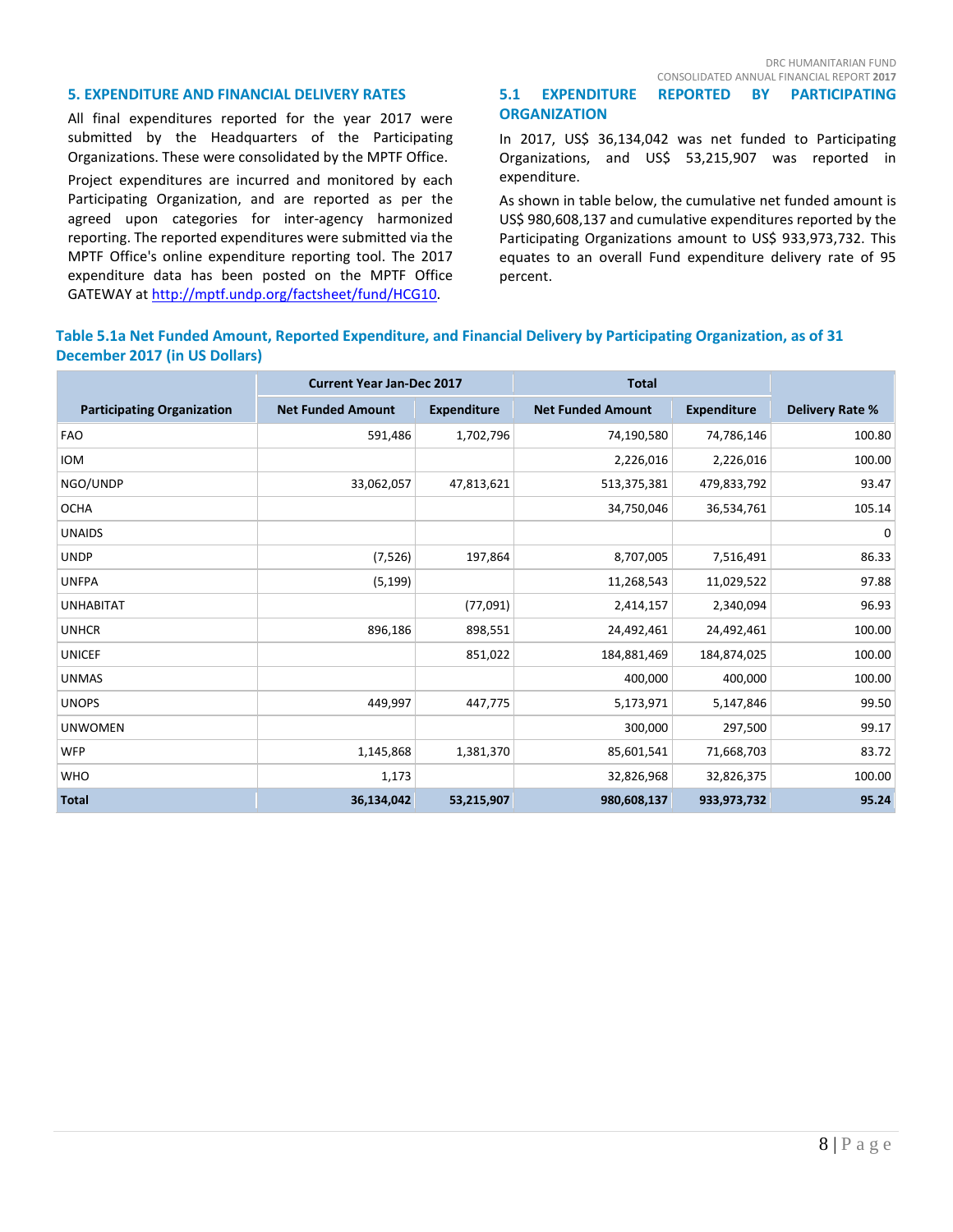# **Table 5.1b: Expenditure with breakdown by Cluster (in US Dollars)**

|                                              | <b>Current Year Jan-Dec-2017</b> |                    | <b>Total</b>             |                    |                        |
|----------------------------------------------|----------------------------------|--------------------|--------------------------|--------------------|------------------------|
| Country/Sector                               | <b>Net Funded Amount</b>         | <b>Expenditure</b> | <b>Net Funded Amount</b> | <b>Expenditure</b> | <b>Delivery Rate %</b> |
| <b>Congo, The Democratic Republic</b>        |                                  |                    |                          |                    |                        |
| Coordination                                 | 442,471                          | 733,631            | 6,329,698                | 5,764,375          | 91.07                  |
| DRC Pooled Fund                              | (44, 204)                        | 2,365              | 525,620,547              | 523,450,216        | 99.59                  |
| Education                                    | 354,386                          | 3,041,691          | 16,370,825               | 15,944,060         | 97.39                  |
| <b>Food Security</b>                         | 10,487,465                       | 5,425,032          | 55,914,767               | 48,321,237         | 86.42                  |
| Health                                       | 1,351,370                        | 3,793,380          | 39,642,990               | 37,823,961         | 95.41                  |
| Logistics                                    | 2,136,162                        | 1,404,190          | 49,439,423               | 38,023,770         | 76.91                  |
| Multisectoral                                | 10,269,761                       | 25,615,246         | 146,153,220              | 136,155,585        | 93.16                  |
| <b>Nutrition</b>                             | (408, 812)                       | 339,850            | 24,005,020               | 21,253,677         | 88.54                  |
| Protection                                   | 2,296,753                        | 2,643,683          | 25,665,598               | 22,978,367         | 89.53                  |
| Shelter and Non-Food Items                   | 5,536,581                        | 5,353,195          | 42,959,092               | 39,448,996         | 91.83                  |
| Water Sanitation and Hygiene                 | 3,712,110                        | 4,863,646          | 48,506,957               | 44,809,486         | 92.38                  |
| <b>Congo, The Democratic Republic Total:</b> | 36,134,042                       | 53,215,907         | 980,608,137              | 933,973,732        | 95.24                  |
| <b>Grand Total:</b>                          | 36,134,042                       | 53,215,907         | 980,608,137              | 933,973,732        | 95.24                  |

**Figure 4: Cumulative Net Funded Amount and Expenditure with Breakdown by Cluster**

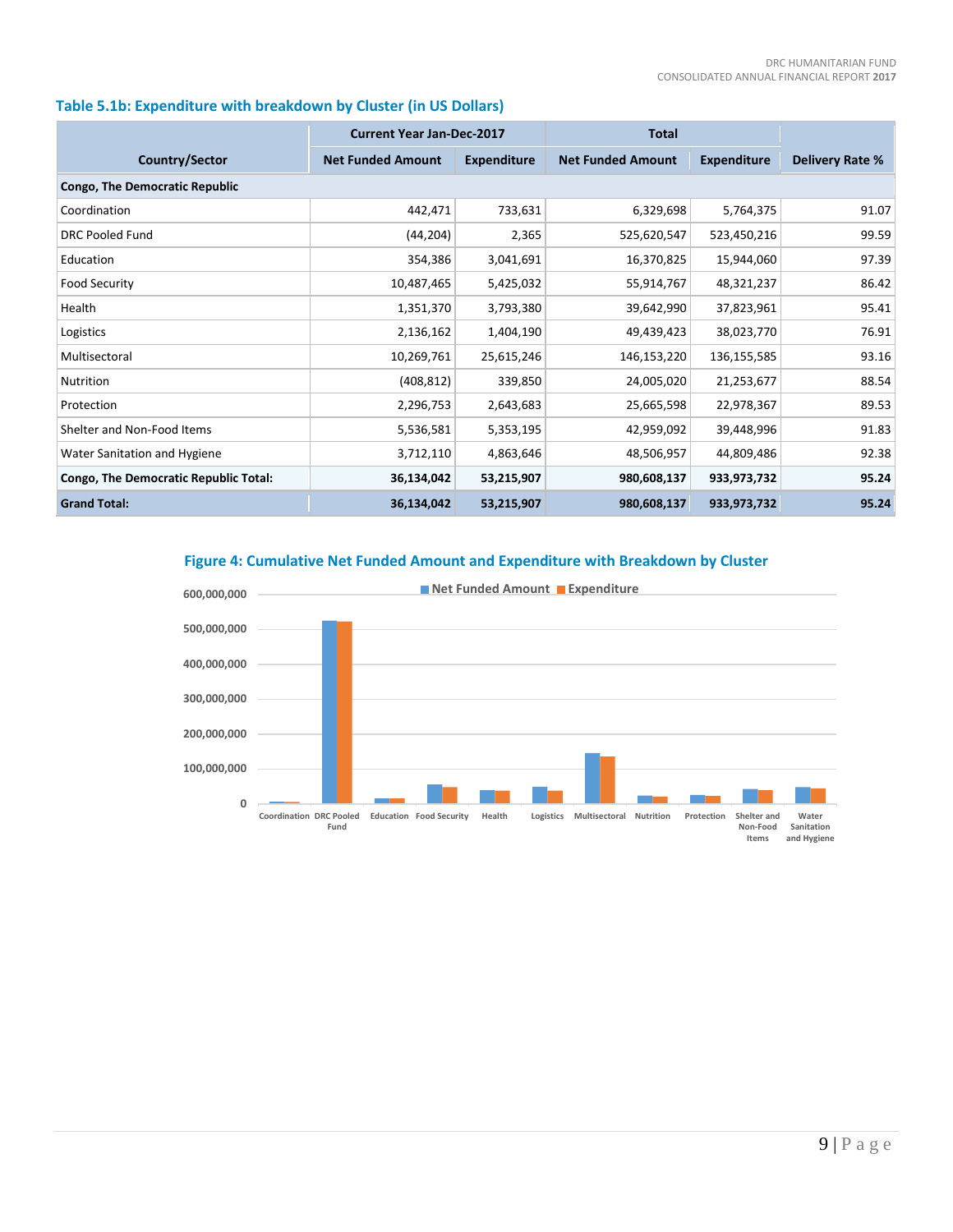### **5.2 EXPENDITURE BY PROJECT**

Table 5.2 displays the net funded amounts, expenditures reported and the financial delivery rates by Participating Organization.

# **Table 5.2 Expenditure by Project within Sector, as of 31 December 2017 (in US Dollars)**

|              | Sector / Project No. and Project Title | Participating<br>Organization | <b>Project</b><br><b>Status</b> | <b>Total Approved</b><br>Amount | <b>Net Funded</b><br>Amount | <b>Total</b><br><b>Expenditure</b> | <b>Delivery Rate</b><br>% |  |  |  |
|--------------|----------------------------------------|-------------------------------|---------------------------------|---------------------------------|-----------------------------|------------------------------------|---------------------------|--|--|--|
| Coordination |                                        |                               |                                 |                                 |                             |                                    |                           |  |  |  |
| 00078034     | DRC PF-Coordination- UN                | <b>UNDP</b>                   | On Going                        | 2,657,291                       | 2,657,291                   | 2,137,866                          | 80.45                     |  |  |  |
| 00085225     | DRC PF COORDINATION/2013               | <b>OCHA</b>                   | On Going                        | 1,241,462                       | 690,359                     | 690,359                            | 100.00                    |  |  |  |
| 00085225     | DRC PF COORDINATION/2013               | <b>UNDP</b>                   | On Going                        | 1,315,600                       | 1,308,074                   | 1,318,247                          | 100.78                    |  |  |  |
| 00090338     | DRCPF-COORDINATION-UN-2014             | <b>UNDP</b>                   | On Going                        | 314,977                         | 314,977                     | 261,250                            | 82.94                     |  |  |  |
| 00096021     | DRC POOLED FUND COORDINATION 2         | <b>UNHCR</b>                  | On Going                        | 350,000                         | 350,000                     | 350,000                            | 100.00                    |  |  |  |
| 00100747     | DRC PF/COORDINATION/2016/UN            | <b>UNICEF</b>                 | On Going                        | 559,000                         | 559,000                     | 558,877                            | 99.98                     |  |  |  |
| 00104763     | DRC-16/COORD/UNOPS/4624                | <b>UNOPS</b>                  | On Going                        | 449.997                         | 449.997                     | 447.775                            | 99.51                     |  |  |  |
|              | <b>Coordination: Total</b>             |                               |                                 |                                 | 6,329,698                   | 5,764,375                          | 91.07                     |  |  |  |

| <b>DRC Pooled Fund</b> |                                        |                |                             |             |             |             |          |
|------------------------|----------------------------------------|----------------|-----------------------------|-------------|-------------|-------------|----------|
| 00065241               | CHF DRC Pooled Fd                      | <b>FAO</b>     | <b>Operationally Closed</b> | 56,292,146  | 54,620,860  | 55,221,967  | 101.10   |
| 00065241               | CHF DRC Pooled Fd                      | <b>IOM</b>     | <b>Operationally Closed</b> | 2,246,136   | 2,226,016   | 2,226,016   | 100.00   |
| 00065241               | CHF DRC Pooled Fd                      | <b>OCHA</b>    | <b>Operationally Closed</b> | 33,844,703  | 32,773,011  | 33,844,402  | 103.27   |
| 00065241               | CHF DRC Pooled Fd                      | <b>UNAIDS</b>  | <b>Operationally Closed</b> | 100,000     |             |             | $\Omega$ |
| 00065241               | CHF DRC Pooled Fd                      | <b>UNDP</b>    | <b>Operationally Closed</b> | 4,325,563   | 4,426,663   | 3,799,127   | 85.82    |
| 00065241               | CHF DRC Pooled Fd                      | <b>UNFPA</b>   | <b>Operationally Closed</b> | 9,039,501   | 8,598,639   | 8,359,618   | 97.22    |
| 00065241               | CHF DRC Pooled Fd                      | <b>UNHCR</b>   | <b>Operationally Closed</b> | 15,461,326  | 15,461,326  | 15,461,326  | 100.00   |
|                        | 00065241 CHF DRC Pooled Fd             | <b>UNICEF</b>  | <b>Operationally Closed</b> | 116,856,558 | 116,217,364 | 116,217,364 | 100.00   |
| 00065241               | CHF DRC Pooled Fd                      | <b>UNMAS</b>   | <b>Operationally Closed</b> | 200,000     | 200,000     | 200,000     | 100.00   |
| 00065241               | CHF DRC Pooled Fd                      | <b>UNOPS</b>   | <b>Operationally Closed</b> | 4,723,974   | 4,723,974   | 4,700,071   | 99.49    |
| 00065241               | CHF DRC Pooled Fd                      | <b>UNWOMEN</b> | <b>Operationally Closed</b> | 300,000     | 300,000     | 297,500     | 99.17    |
| 00065241               | CHF DRC Pooled Fd                      | <b>WFP</b>     | <b>Operationally Closed</b> | 41,670,473  | 41,670,473  | 38,476,065  | 92.33    |
| 00065241               | CHF DRC Pooled Fd                      | <b>WHO</b>     | <b>Operationally Closed</b> | 23,530,415  | 22,458,098  | 22,458,098  | 100.00   |
|                        | 00072858 CHF DRC - Managing Agent/NGOs | NGO/UNDP       | <b>Operationally Closed</b> | 230,409,875 | 221,944,122 | 222,188,662 | 100.11   |
|                        | <b>DRC Pooled Fund: Total</b>          |                |                             | 539,000,670 | 525,620,547 | 523,450,216 | 99.59    |

| <b>Education</b> |                                |               |                             |           |           |           |        |
|------------------|--------------------------------|---------------|-----------------------------|-----------|-----------|-----------|--------|
| 00078041         | DRC PF- Education- UN          | <b>UNICEF</b> | On Going                    | 1,226,059 | 1,213,834 | 1,213,834 | 100.00 |
| 00085227         | DRC PF EDUCATION/2013/UN AGENC | <b>UNICEF</b> | On Going                    | 431,000   | 431,000   | 431,000   | 100.00 |
| 00085264         | DRC PF EDUCATION/2013/UNDP-NGO | NGO/UNDP      | On Going                    | 1,376,875 | 1,372,052 | 1,372,052 | 100.00 |
| 00091829         | DRC-PF-EDUCATION/2014/UN       | <b>UNICEF</b> | On Going                    | 912,929   | 912,929   | 911,091   | 99.80  |
| 00095922         | DRC/POOLEDFUND/EDUCATION/2015/ | NGO/UNDP      | On Going                    | 1,180,803 | 1,171,593 | 1,171,593 | 100.00 |
| 00100745         | DRC PF/EDU/2016/UN             | <b>UNICEF</b> | On Going                    | 516,000   | 516,000   | 515,733   | 99.95  |
| 00103547         | DRC PF EDUCATON/2016/MA/NGO    | NGO/UNDP      | On Going                    | 2,739,415 | 2,739,415 | 2,679,191 | 97.80  |
| 00105668         | DRC-17/EDU/UR1/NGO/5564        | NGO/UNDP      | On Going                    | 368,419   | 368,419   | 367,500   | 99.75  |
| 00078042         | DRC PF- Education- MA/NGO      | NGO/UNDP      | <b>Operationally Closed</b> | 7,651,997 | 7,645,584 | 7,282,067 | 95.25  |

10 | Page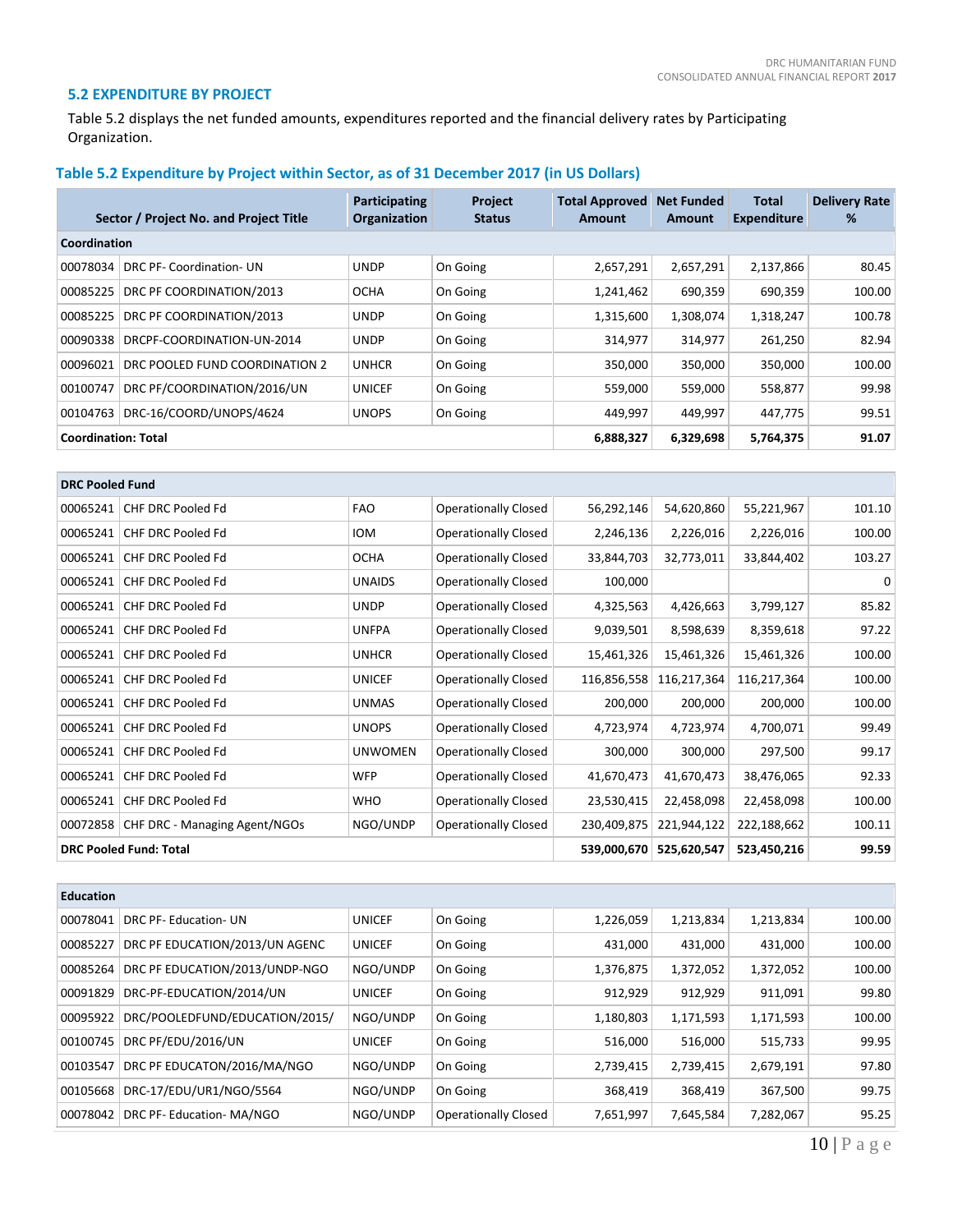| Sector / Project No. and Project Title | Participating<br><b>Organization</b> | <b>Project</b><br><b>Status</b> | Total Approved Net Funded<br>Amount | Amount     | <b>Total</b><br><b>Expenditure</b> | <b>Delivery Rate</b><br>% |
|----------------------------------------|--------------------------------------|---------------------------------|-------------------------------------|------------|------------------------------------|---------------------------|
| <b>Education: Total</b>                |                                      |                                 | 16.403.497                          | 16.370.825 | 15.944.060                         | 97.39                     |

| <b>Food Security</b> |                                |            |                           |            |              |            |              |
|----------------------|--------------------------------|------------|---------------------------|------------|--------------|------------|--------------|
| 00078035             | DRC PF- Food Security- UN      | <b>FAO</b> | On Going                  | 11,263,674 | 11, 163, 474 | 11,163,269 | 100.00       |
| 00078043             | DRC - PF- Food Sec-MA/NGOs     | NGO/UNDP   | On Going                  | 10,862,673 | 10,861,531   | 11,878,503 | 109.36       |
| 00085228             | DRC PF FOOD SEC./2013/UN AGENC | <b>FAO</b> | On Going                  | 2,579,054  | 2,575,549    | 2,547,901  | 98.93        |
| 00085228             | DRC PF FOOD SEC./2013/UN AGENC | <b>WFP</b> | On Going                  | 1,397,198  | 1,397,198    | 1,397,198  | 100.00       |
| 00091762             | DRC PF FOOD SECURITY/2014/MA/N | NGO/UNDP   | On Going                  | 1,496,195  | 1,492,337    | 1,492,297  | 100.00       |
| 00091815             | DRC-PF/FOODSECURITY/2014/UN    | <b>FAO</b> | On Going                  | 1,594,908  | 1,589,696    | 1,609,304  | 101.23       |
| 00091815             | DRC-PF/FOODSECURITY/2014/UN    | <b>WFP</b> | On Going                  | 1,100,000  | 1,100,000    | 1,100,000  | 100.00       |
| 00098497             | POOLED FUND-FOOD SECURITY-NGO- | NGO/UNDP   | On Going                  | 5,218,853  | 4,776,781    | 4,776,781  | 100.00       |
| 00098570             | DRC-POOL FUND-FOOD SECURITY-UN | <b>WFP</b> | On Going                  | 1,400,000  | 1,400,000    | 1,365,188  | 97.51        |
| 00099894             | DRC PF FOOD SECURITY/2016/UN   | <b>WFP</b> | On Going                  | 960,000    | 960,000      | 960,000    | 100.00       |
| 00103384             | DRC PF-FOOD SEC/2016/MA/NGO    | NGO/UNDP   | On Going                  | 3,053,702  | 3,053,702    | 2,537,025  | 83.08        |
| 00108077             | DRC-17/FSEC/UR5/NGO/7428       | NGO/UNDP   | On Going                  | 415,800    | 415,800      | 147,741    | 35.53        |
| 00108078             | DRC-17/FSEC/UR5/NGO/7431       | NGO/UNDP   | On Going                  | 736,837    | 736,837      | 34,300     | 4.66         |
| 00108079             | DRC-17/FSEC/UR5/NGO/7465       | NGO/UNDP   | On Going                  | 733,601    | 733,601      |            | 0            |
| 00108080             | DRC617/FSEC/UR5/NGO/7466       | NGO/UNDP   | On Going                  | 736,838    | 736,838      |            | $\mathbf 0$  |
| 00108081             | DRC-17/FSEC/UR5/NGO/7486       | NGO/UNDP   | On Going                  | 1,262,117  | 1,262,117    | 531,405    | 42.10        |
| 00108082             | DRC-17/FSEC/UR5/NGO/7498       | NGO/UNDP   | On Going                  | 842,100    | 842,100      | 71,753     | 8.52         |
| 00108083             | DRC-17/FSEC/UR5/NGO/7500       | NGO/UNDP   | On Going                  | 526,209    | 526,209      | 259,364    | 49.29        |
| 00108084             | DRC-17/FSEC/UR5/NGO/7506       | NGO/UNDP   | On Going                  | 526,313    | 526,313      | 308,963    | 58.70        |
| 00108085             | DRC-17/FSEC.UR5/NGO/7526       | NGO/UNDP   | On Going                  | 1,052,625  | 1,052,625    | 473,874    | 45.02        |
| 00108086             | DRC-17/FSEC/UR5/NGO/7542       | NGO/UNDP   | On Going                  | 842,100    | 842,100      | 46,643     | 5.54         |
| 00108087             | DRC-17/FSEC/UR5/NGO/7543       | NGO/UNDP   | On Going                  | 1,513,395  | 1,513,395    |            | 0            |
| 00108089             | DRC-17/FSEC/UR5/NGO/7559       | NGO/UNDP   | On Going                  | 736,838    | 736,838      |            | $\mathbf{0}$ |
| 00085265             | DRC PF FOOD SEC./2013/UNDP-NGO | NGO/UNDP   | <b>Financially Closed</b> | 5,628,528  | 5,619,728    | 5,619,728  | 100.00       |
|                      | <b>Food Security: Total</b>    |            |                           |            | 55,914,767   | 48,321,237 | 86.42        |
|                      |                                |            |                           |            |              |            |              |

| Health   |                                |               |          |           |           |           |        |
|----------|--------------------------------|---------------|----------|-----------|-----------|-----------|--------|
| 00085229 | DRC PF HEALTH/2013/UN AGENCIES | <b>UNFPA</b>  | On Going | 646,417   | 637,635   | 637,635   | 100.00 |
| 00085229 | DRC PF HEALTH/2013/UN AGENCIES | <b>WHO</b>    | On Going | 2,447,494 | 2,447,494 | 2,447,493 | 100.00 |
| 00091763 | DRC PF HEALTH/2014/MA/NGO      | NGO/UNDP      | On Going | 528,675   | 528,073   | 528,073   | 100.00 |
| 00091956 | DRC-PF-HEALTH/2014/UN          | <b>WHO</b>    | On Going | 991,813   | 986,314   | 986,314   | 100.00 |
| 00096603 | DRC-POOLEDFUN-HEALTH-2015-NGO  | NGO/UNDP      | On Going | 2,413,996 | 2,369,199 | 2,369,199 | 100.00 |
| 00096651 | DRC-POOLED-FUND-HEALTH-2015-UN | <b>UNFPA</b>  | On Going | 350,000   | 344,801   | 344,801   | 100.00 |
| 00096651 | DRC-POOLED-FUND-HEALTH-2015-UN | <b>UNHCR</b>  | On Going | 200,000   | 200,000   | 200,000   | 100.00 |
| 00096651 | DRC-POOLED-FUND-HEALTH-2015-UN | <b>UNICEF</b> | On Going | 1,544,620 | 1,544,620 | 1,544,620 | 100.00 |
| 00100484 | DRC-PF/HEALTH/2016/MA/NGOs     | NGO/UNDP      | On Going | 6,138,348 | 6,138,348 | 5,654,176 | 92.11  |
| 00100746 | DRC PF/HEALTH/2016/UN          | <b>UNICEF</b> | On Going | 602,000   | 602,000   | 602,000   | 100.00 |
| 00108074 | DRC-17/HLT/UR5/NGO/7439        | NGO/UNDP      | On Going | 167,788   | 167,788   | 92,857    | 55.34  |
| 00108076 | DRC-17/HLT/UR5/NGO/7482        | NGO/UNDP      | On Going | 894,310   | 894,310   | 172,421   | 19.28  |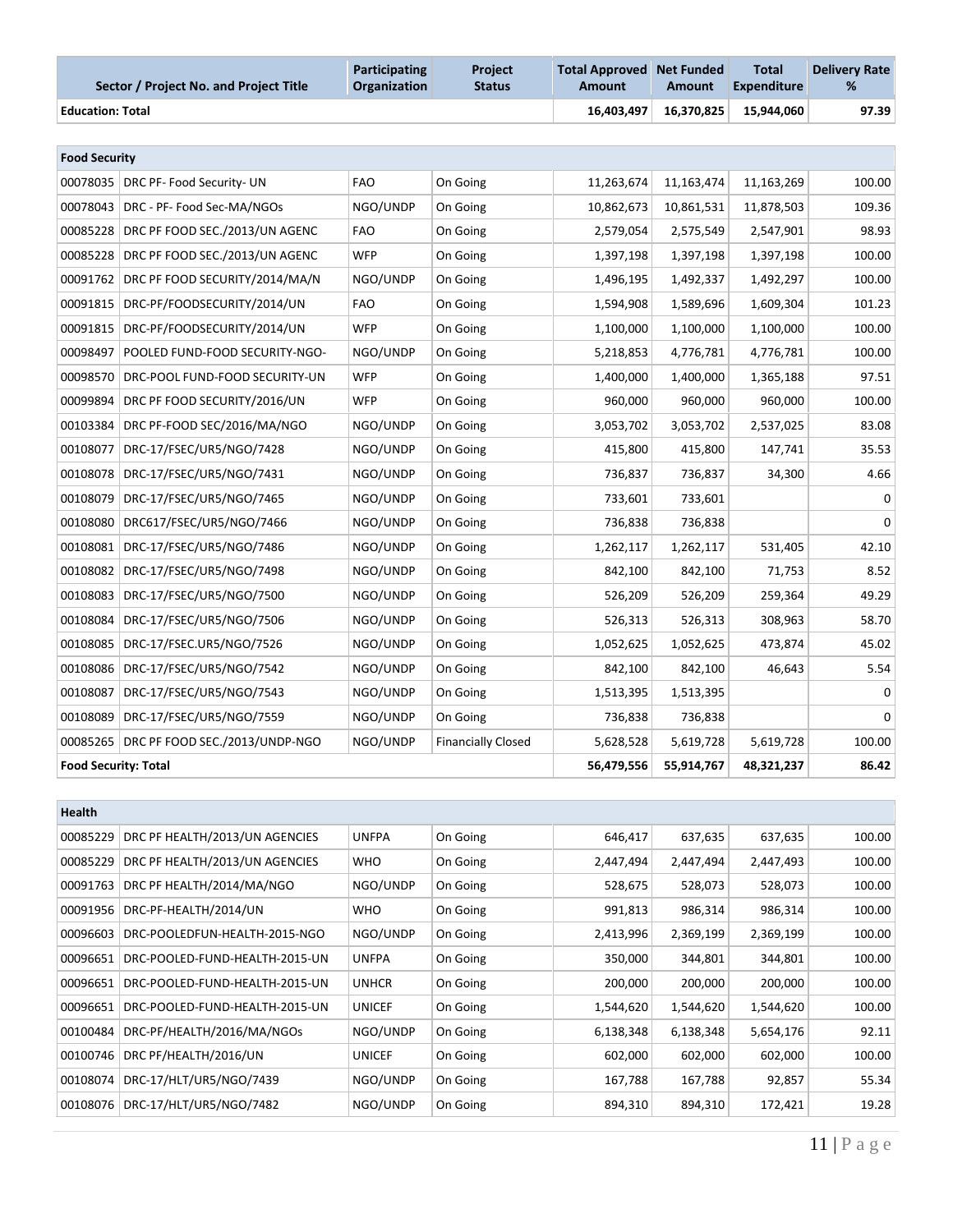|                      | Sector / Project No. and Project Title | Participating<br>Organization | <b>Project</b><br><b>Status</b> | <b>Total Approved</b><br><b>Amount</b> | <b>Net Funded</b><br><b>Amount</b> | <b>Total</b><br><b>Expenditure</b> | <b>Delivery Rate</b><br>% |
|----------------------|----------------------------------------|-------------------------------|---------------------------------|----------------------------------------|------------------------------------|------------------------------------|---------------------------|
| 00078038             | DRC PF- Health- UN                     | <b>UNFPA</b>                  | <b>Operationally Closed</b>     | 1,388,267                              | 1,364,827                          | 1,364,827                          | 100.00                    |
| 00078038             | DRC PF- Health- UN                     | <b>UNICEF</b>                 | <b>Operationally Closed</b>     | 881,522                                | 876,352                            | 876,352                            | 100.00                    |
| 00078038             | DRC PF- Health- UN                     | <b>WHO</b>                    | <b>Operationally Closed</b>     | 6,942,487                              | 6,935,062                          | 6,934,471                          | 99.99                     |
| 00078044             | DRC - PF- Health - MA/NGOs             | NGO/UNDP                      | <b>Operationally Closed</b>     | 10,071,629                             | 10,071,535                         | 9,534,091                          | 94.66                     |
| 00085267             | DRC PF HEALTH/2013/UNDP-NGOS           | NGO/UNDP                      | <b>Operationally Closed</b>     | 3,570,567                              | 3,534,632                          | 3,534,632                          | 100.00                    |
| <b>Health: Total</b> |                                        |                               |                                 | 39,779,933                             | 39,642,990                         | 37,823,961                         | 95.41                     |

| <b>Logistics</b>        |                                |            |                             |            |            |            |        |
|-------------------------|--------------------------------|------------|-----------------------------|------------|------------|------------|--------|
| 00078045                | DRC PF-Logistics-UN            | <b>WFP</b> | On Going                    | 17,629,153 | 17,456,100 | 11,994,144 | 68.71  |
| 00085230                | DRC PF LOGISTICS/2013/UN AGENC | <b>WFP</b> | On Going                    | 7,028,284  | 7,028,284  | 4,139,476  | 58.90  |
| 00085268                | DRC PF LOGISTICS/2013/UNDP-NGO | NGO/UNDP   | On Going                    | 3,965,989  | 3,864,571  | 3,864,571  | 100.00 |
| 00090973                | DRC PF LOGISTICS/2014/UN       | <b>WFP</b> | On Going                    | 5,604,249  | 5,604,249  | 3,826,744  | 68.28  |
| 00094437                | DRC PF-LOGISTICS/2015/UN       | <b>WFP</b> | On Going                    | 3,189,902  | 3,189,902  | 2,973,784  | 93.22  |
| 00098500                | DRC-PF-LOGISTICS-NGO-2015      | NGO/UNDP   | On Going                    | 372,750    | 372,750    | 372,750    | 100.00 |
| 00100014                | DRC PF LOGISTIC/2016/UN        | <b>WFP</b> | On Going                    | 3,255,456  | 3,255,456  | 3,255,456  | 100.00 |
| 00106031                | DRC-17/LOG/PU1/UN/6293         | <b>WFP</b> | On Going                    | 1,318,922  | 1,318,922  | 962,709    | 72.99  |
| 00108068                | DRC-17/LOG/UR5/NGO/7426        | NGO/UNDP   | On Going                    | 642,101    | 642,101    | 15,750     | 2.45   |
| 00108069                | DRC-17/LOG/UR5/NGO/7448        | NGO/UNDP   | On Going                    | 374,316    | 374,316    | 7,070      | 1.89   |
| 00078046                | DRC - PF -LOGISTIC-MA/NGOs     | NGO/UNDP   | <b>Operationally Closed</b> | 6,685,585  | 6,332,772  | 6,611,316  | 104.40 |
| <b>Logistics: Total</b> |                                | 50,066,707 | 49,439,423                  | 38,023,770 | 76.91      |            |        |

|          | Multisectoral                  |               |          |            |            |            |        |  |  |  |  |
|----------|--------------------------------|---------------|----------|------------|------------|------------|--------|--|--|--|--|
| 00078048 | DRC-PF:Multisector-MA/NGOs     | NGO/UNDP      | On Going | 15,473,321 | 15,461,703 | 16,074,841 | 103.97 |  |  |  |  |
| 00085231 | DRC PF MULTISECT/2013/UN AGENC | <b>UNICEF</b> | On Going | 8,600,000  | 8,595,513  | 8,595,513  | 100.00 |  |  |  |  |
| 00090651 | DRC PF - MULTISECT/2014/UN     | <b>UNFPA</b>  | On Going | 331,805    | 322,641    | 322,641    | 100.00 |  |  |  |  |
| 00090651 | DRC PF - MULTISECT/2014/UN     | <b>UNICEF</b> | On Going | 6,200,000  | 6,200,000  | 6,199,940  | 100.00 |  |  |  |  |
| 00090651 | DRC PF - MULTISECT/2014/UN     | <b>WFP</b>    | On Going | 901,889    | 901,889    | 901,889    | 100.00 |  |  |  |  |
| 00092386 | DRC/PF/EBOLA/UN/2014           | <b>UNICEF</b> | On Going | 712,542    | 712,542    | 712,542    | 100.00 |  |  |  |  |
| 00094439 | DRC PF- MULTISECTORIEL/2015/UN | <b>FAO</b>    | On Going | 4,241,001  | 4,241,001  | 4,243,705  | 100.06 |  |  |  |  |
| 00094439 | DRC PF- MULTISECTORIEL/2015/UN | <b>UNHCR</b>  | On Going | 2,669,997  | 2,669,997  | 2,669,997  | 100.00 |  |  |  |  |
| 00094439 | DRC PF- MULTISECTORIEL/2015/UN | <b>UNICEF</b> | On Going | 6,728,423  | 6,728,423  | 6,728,338  | 100.00 |  |  |  |  |
| 00094439 | DRC PF- MULTISECTORIEL/2015/UN | <b>WFP</b>    | On Going | 319,068    | 319,068    | 316,049    | 99.05  |  |  |  |  |
| 00095424 | DRCPF MULTICUSTER 2015/MA/NGO  | NGO/UNDP      | On Going | 22,794,546 | 22,794,546 | 22,214,905 | 97.46  |  |  |  |  |
| 00100634 | DRC PF-MULTISECT/2016/UN       | <b>UNICEF</b> | On Going | 755,660    | 755,660    | 751,824    | 99.49  |  |  |  |  |
| 00103383 | DRC PF-MULTISEC/2016/MA/NGO    | NGO/UNDP      | On Going | 21,814,435 | 21,814,435 | 16,300,277 | 74.72  |  |  |  |  |
| 00104021 | DRC-16/MULTISEC/UR01/UNDP/NGO/ | NGO/UNDP      | On Going | 1,891,467  | 1,891,467  | 1,730,462  | 91.49  |  |  |  |  |
| 00105996 | DRC-17/MULTISEC/NGO/6284       | NGO/UNDP      | On Going | 1,449,883  | 1,449,883  | 516,088    | 35.60  |  |  |  |  |
| 00106329 | DRC-17/MULTISEC/NGO/5849       | NGO/UNDP      | On Going | 1,716,042  | 1,714,042  | 410,044    | 23.92  |  |  |  |  |
| 00106330 | DRC-17/MULTISEC/NGO/5702       | NGO/UNDP      | On Going | 1,934,921  | 1,934,921  | 249,891    | 12.91  |  |  |  |  |
| 00106331 | DRC-17/MULTISEC/NGO/5850       | NGO/UNDP      | On Going | 561,059    | 561,059    | 191,973    | 34.22  |  |  |  |  |
| 00106903 | DRC-17/MULTISEC/UR2/NGO/6687   | NGO/UNDP      | On Going | 998,867    | 998,867    | 699,748    | 70.05  |  |  |  |  |
| 00106943 | DRC-17/MULTISEC/UR2/NGO/6653   | NGO/UNDP      | On Going | 684,208    | 684,208    | 210,268    | 30.73  |  |  |  |  |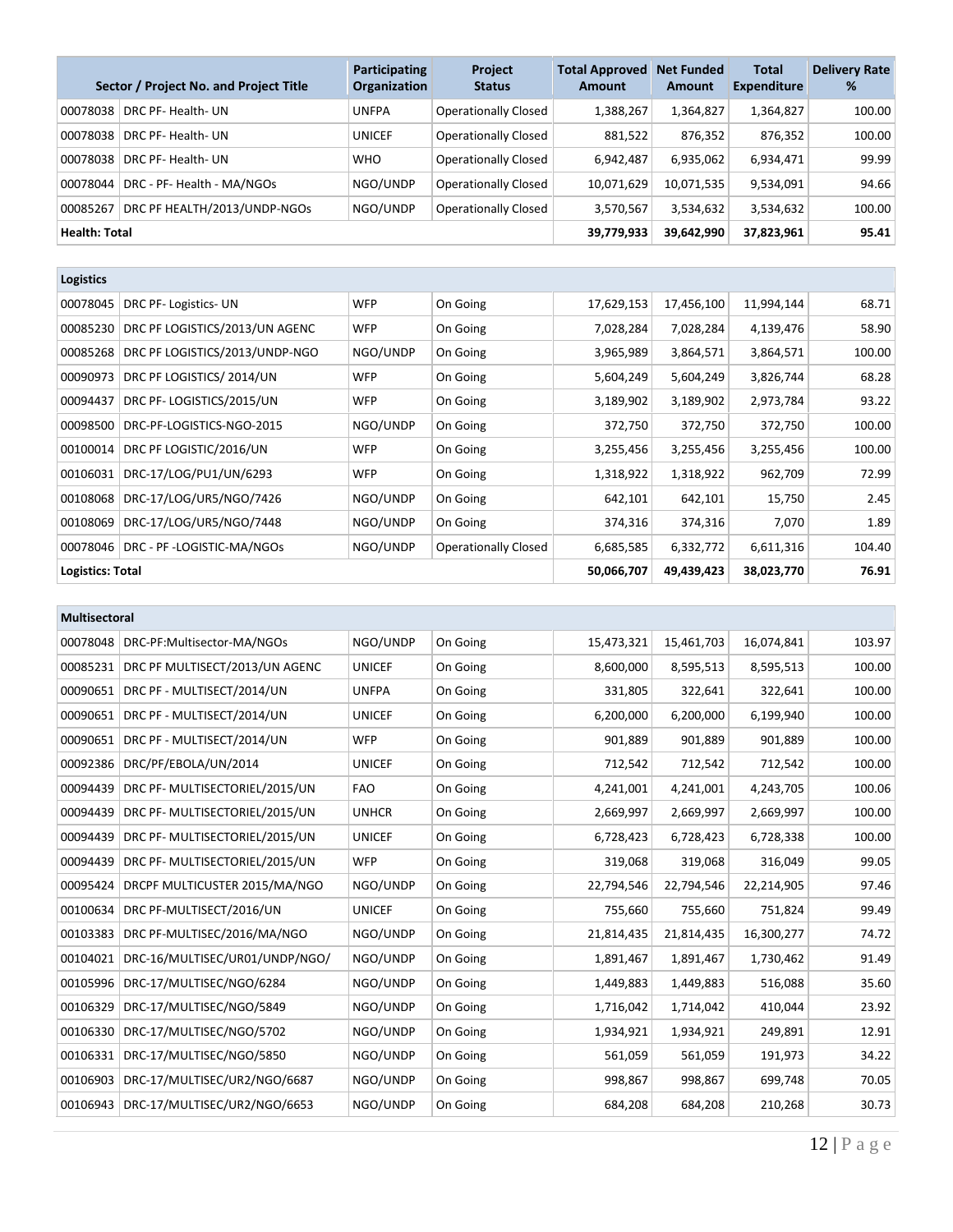|                             | Sector / Project No. and Project Title  | <b>Participating</b><br><b>Organization</b> | <b>Project</b><br><b>Status</b> | <b>Total Approved Net Funded</b><br><b>Amount</b> | <b>Amount</b> | <b>Total</b><br><b>Expenditure</b> | <b>Delivery Rate</b><br>% |
|-----------------------------|-----------------------------------------|---------------------------------------------|---------------------------------|---------------------------------------------------|---------------|------------------------------------|---------------------------|
| 00078047                    | DRC PF-Multisector-UN                   | <b>OCHA</b>                                 | <b>Operationally Closed</b>     | 2,000,000                                         | 1.286.676     | 2,000,000                          | 155.44                    |
| 00078047                    | DRC PF-Multisector-UN                   | <b>UNICEF</b>                               | <b>Operationally Closed</b>     | 30,592,347                                        | 30,559,729    | 30,559,729                         | 100.00                    |
|                             | 00085272 DRC PF MULTISECT/2013/UNDP-NGO | NGO/UNDP                                    | <b>Operationally Closed</b>     | 13.577.972                                        | 13,554,951    | 13.554.923                         | 100.00                    |
| <b>Multisectoral: Total</b> |                                         |                                             |                                 | 146.949.453                                       | 146,153,220   | 136.155.585                        | 93.16                     |

| <b>Nutrition</b>        |                                 |               |                             |            |            |            |        |
|-------------------------|---------------------------------|---------------|-----------------------------|------------|------------|------------|--------|
| 00085217                | DRC PF NUTRITION/2013/UN AGENC  | <b>UNICEF</b> | On Going                    | 1,769,503  | 1,769,503  | 1,769,503  | 100.00 |
| 00090652                | DRC PF NUTRITION/2014/MA/NGO    | NGO/UNDP      | On Going                    | 972,762    | 971,180    | 971,180    | 100.00 |
| 00095924                | DRC/PF/NUTRITION/2015/NGO       | NGO/UNDP      | On Going                    | 534,791    | 532,112    | 532,112    | 100.00 |
| 00103548                | DRC PF NUTRITION/2016/MA/NGO    | NGO/UNDP      | On Going                    | 443,895    | 443,895    | 174,599    | 39.33  |
| 00108070                | DRC-17/NUT/UR5/NGO/7508         | NGO/UNDP      | On Going                    | 291,304    | 291,304    | 166,182    | 57.05  |
| 00078049                | DRC - Pooled Fund: Nutrition-UN | <b>UNICEF</b> | <b>Operationally Closed</b> | 2,046,120  | 2,046,120  | 2,046,120  | 100.00 |
| 00078050                | DRC - PF-Nutrition -MA/NGOs     | NGO/UNDP      | <b>Operationally Closed</b> | 12,978,633 | 12,918,951 | 10,562,026 | 81.76  |
| 00085271                | DRC PF NUTRITION/2013/UNDP-NGO  | NGO/UNDP      | <b>Financially Closed</b>   | 5,737,873  | 5,031,954  | 5,031,954  | 100.00 |
| <b>Nutrition: Total</b> |                                 | 24,774,881    | 24.005.020                  | 21,253,677 | 88.54      |            |        |

| Protection               |                                |                  |                             |            |           |           |             |
|--------------------------|--------------------------------|------------------|-----------------------------|------------|-----------|-----------|-------------|
| 00085232                 | DRC PF PROTECTION/2013/UN AGEN | <b>UNHABITAT</b> | On Going                    | 1,842,161  | 1,842,161 | 1,768,061 | 95.98       |
| 00085232                 | DRC PF PROTECTION/2013/UN AGEN | <b>UNHCR</b>     | On Going                    | 825,471    | 825,471   | 825,471   | 100.00      |
| 00085232                 | DRC PF PROTECTION/2013/UN AGEN | <b>UNMAS</b>     | On Going                    | 200,000    | 200,000   | 200,000   | 100.00      |
| 00091764                 | DRC PF PROTECTION/2014/MA/NGO  | NGO/UNDP         | On Going                    | 1,865,565  | 1,861,445 | 1,861,445 | 100.00      |
| 00096604                 | DRC-POOLEDFUND-PROTECTION-2015 | NGO/UNDP         | On Going                    | 952,371    | 944,789   | 944,789   | 100.00      |
| 00098545                 | DRC-POOLED FUND-PROTECTION-UN- | <b>UNHCR</b>     | On Going                    | 300,000    | 300,000   | 300,000   | 100.00      |
| 00103546                 | DRC PF PROTECTION/2016/MA/NGO  | NGO/UNDP         | On Going                    | 2,333,674  | 2,333,674 | 1,926,388 | 82.55       |
| 00105670                 | DRC-17/PROT/UR1/NGO/5605       | NGO/UNDP         | On Going                    | 184,218    | 184,218   | 172,989   | 93.90       |
| 00105672                 | DRC-17/PROT/UR1/NGO/5697       | NGO/UNDP         | On Going                    | 210,507    | 210,507   | 202,810   | 96.34       |
| 00106904                 | DRC-17/PROT/UR2/NGO/6656       | NGO/UNDP         | On Going                    | 526,313    | 526,313   | 43,184    | 8.20        |
| 00107115                 | DRC-17/PROT/NGO/6881           | NGO/UNDP         | On Going                    | 315,788    | 315,788   | 181,603   | 57.51       |
| 00108071                 | DRC-17/PROT/UR5/NGO/7438       | NGO/UNDP         | On Going                    | 499,048    | 499,048   | 141,988   | 28.45       |
| 00108072                 | DRC-17/PROT/UR5/NGO/7470       | NGO/UNDP         | On Going                    | 69,474     | 69,474    | 51,813    | 74.58       |
| 00108073                 | DRC-17/PROT/UR5/NGO/7568       | NGO/UNDP         | On Going                    | 498,989    | 498,989   |           | $\mathbf 0$ |
| 00078037                 | DRC PF- Protection- MA/NGOs    | NGO/UNDP         | <b>Operationally Closed</b> | 8,762,282  | 8,761,889 | 8,329,802 | 95.07       |
| 00085219                 | DRC PF PROTECTION/2013/UNDP-NG | NGO/UNDP         | <b>Operationally Closed</b> | 2,448,432  | 2,442,298 | 2,178,451 | 89.20       |
| 00078051                 | DRC - PF- Protection-UN        | <b>UNHABITAT</b> | <b>Financially Closed</b>   | 571,996    | 571,996   | 572,033   | 100.01      |
| 00078051                 | DRC - PF- Protection-UN        | <b>UNHCR</b>     | <b>Financially Closed</b>   | 2,622,479  | 2,622,479 | 2,622,479 | 100.00      |
| 00078051                 | DRC - PF- Protection-UN        | <b>UNICEF</b>    | <b>Financially Closed</b>   | 655,946    | 655,061   | 655,061   | 100.00      |
| <b>Protection: Total</b> |                                | 25,684,711       | 25,665,598                  | 22,978,367 | 89.53     |           |             |

| <b>Shelter and Non-Food Items</b> |                                           |              |          |           |           |           |        |  |  |  |
|-----------------------------------|-------------------------------------------|--------------|----------|-----------|-----------|-----------|--------|--|--|--|
|                                   | DRC-PF-SHELTERANDNFI/2014/UN              | <b>UNHCR</b> | On Going | 272.342   | 272.342   | 272,342   | 100.00 |  |  |  |
| 00095925                          | DRF/POOLEDFUND/SHELTERANDNOFOO   NGO/UNDP |              | On Going | 5.361.029 | 5.312.884 | 5,312,884 | 100.00 |  |  |  |
|                                   | 00100482 DRC-PF-NFI/2016/MA/NGO           | NGO/UNDP     | On Going | 3,028,746 | 3.028.212 | 2.737.178 | 90.39  |  |  |  |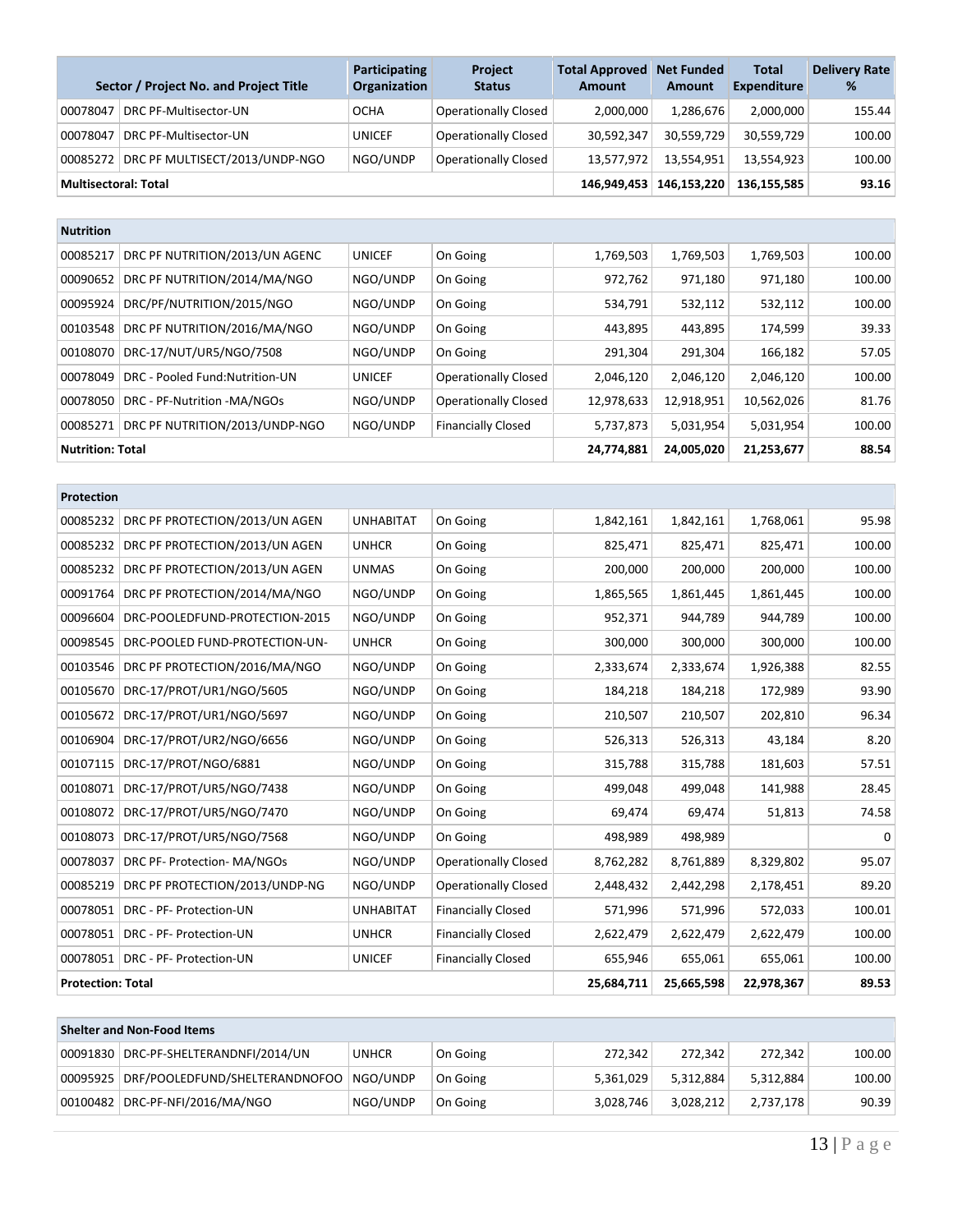|          | Sector / Project No. and Project Title   | Participating<br>Organization | <b>Project</b><br><b>Status</b> | <b>Total Approved</b><br><b>Amount</b> | <b>Net Funded</b><br>Amount | Total<br><b>Expenditure</b> | <b>Delivery Rate</b><br>% |
|----------|------------------------------------------|-------------------------------|---------------------------------|----------------------------------------|-----------------------------|-----------------------------|---------------------------|
| 00100742 | DRC PF/NFI/2016/UN                       | <b>UNICEF</b>                 | On Going                        | 1,806,000                              | 1,806,000                   | 1,804,765                   | 99.93                     |
| 00105665 | DRC-17/NFI/UR1/NGO/5710                  | NGO/UNDP                      | On Going                        | 894,732                                | 894,732                     | 869,611                     | 97.19                     |
| 00108056 | DRC-17/NFI/UR5/NGO/7430                  | NGO/UNDP                      | On Going                        | 1,578,938                              | 1,578,938                   | 573,697                     | 36.33                     |
| 00108062 | DRC-17/NFI/UR5/NGO/7432                  | NGO/UNDP                      | On Going                        | 1,470,558                              | 1,470,558                   |                             | 0                         |
| 00108063 | DRC-17/NFI/UR5/NGO/7451                  | NGO/UNDP                      | On Going                        | 1,641,032                              | 1,641,032                   | 1,376,883                   | 83.90                     |
| 00078053 | DRC-PF-NFI-MA/NG0s                       | NGO/UNDP                      | <b>Operationally Closed</b>     | 17,448,809                             | 17,433,921                  | 16,981,163                  | 97.40                     |
| 00078052 | DRC - PF-NFI-UN                          | <b>UNHCR</b>                  | <b>Financially Closed</b>       | 1,790,846                              | 1,790,846                   | 1,790,846                   | 100.00                    |
| 00078052 | DRC - PF-NFI-UN                          | <b>UNICEF</b>                 | <b>Financially Closed</b>       | 781,433                                | 773,761                     | 773,761                     | 100.00                    |
| 00085273 | DRC PF SHELTER-NFI/2013/UNDP-N           | NGO/UNDP                      | <b>Financially Closed</b>       | 6,463,540                              | 6,417,907                   | 6,417,907                   | 100.00                    |
| 00091766 | DRC PF SHELTER AND NON FOOD IT           | NGO/UNDP                      | <b>Financially Closed</b>       | 538,191                                | 537,959                     | 537,959                     | 100.00                    |
|          | <b>Shelter and Non-Food Items: Total</b> | 43,076,197                    | 42,959,092                      | 39,448,996                             | 91.83                       |                             |                           |

|          | <b>Water Sanitation and Hygiene</b>        |               |                             |            |            |            |        |  |  |  |
|----------|--------------------------------------------|---------------|-----------------------------|------------|------------|------------|--------|--|--|--|
| 00085218 | DRC PF WASH/2013/UNDP-NGOs                 | NGO/UNDP      | On Going                    | 8,951,982  | 8,889,649  | 8,594,732  | 96.68  |  |  |  |
| 00091765 | DRC PF WASH/2014/MA/NGO                    | NGO/UNDP      | On Going                    | 1,746,445  | 1,722,598  | 1,722,598  | 100.00 |  |  |  |
| 00095926 | DRC/POOLEDFUND/WASH/2015/NGO               | NGO/UNDP      | On Going                    | 3,181,626  | 3,130,058  | 3,130,059  | 100.00 |  |  |  |
| 00100483 | DRC-PF/WASH/2016/MA/NGO                    | NGO/UNDP      | On Going                    | 5,653,446  | 5,653,446  | 4,938,504  | 87.35  |  |  |  |
| 00100744 | DRC PF/WASH/2016/UN                        | <b>UNICEF</b> | On Going                    | 817,000    | 817,000    | 817,000    | 100.00 |  |  |  |
| 00105666 | DRC-17/WASH/UR1/NGO/5695                   | NGO/UNDP      | On Going                    | 473,682    | 473,682    | 463,372    | 97.82  |  |  |  |
| 00108064 | DRC-17/WASH/UR5/NGO/7433                   | NGO/UNDP      | On Going                    | 669,242    | 669,242    | 267,171    | 39.92  |  |  |  |
| 00108065 | DRC-17/WASH/UR5/NGO/7462                   | NGO/UNDP      | On Going                    | 378,450    | 378,450    | 228,606    | 60.41  |  |  |  |
| 00108066 | DRC-17/WASH/UR5/NGO/7511                   | NGO/UNDP      | On Going                    | 736,838    | 736,838    | 187,109    | 25.39  |  |  |  |
| 00108067 | DRC-17/WASH/UR5/NGO/7547                   | NGO/UNDP      | On Going                    | 1,368,413  | 1,368,413  |            | 0      |  |  |  |
| 00078056 | DRC-PF - WASH - MA/NGO's                   | NGO/UNDP      | <b>Operationally Closed</b> | 24,115,656 | 24,078,525 | 23,871,278 | 99.14  |  |  |  |
| 00078055 | DRC-PF-WASH-UN                             | <b>UNICEF</b> | <b>Financially Closed</b>   | 590,640    | 589,058    | 589,058    | 100.00 |  |  |  |
|          | <b>Water Sanitation and Hygiene: Total</b> | 48,683,419    | 48,506,957                  | 44,809,486 | 92.38      |            |        |  |  |  |

**Grand Total 997,787,351 980,608,137 933,973,732 95.24**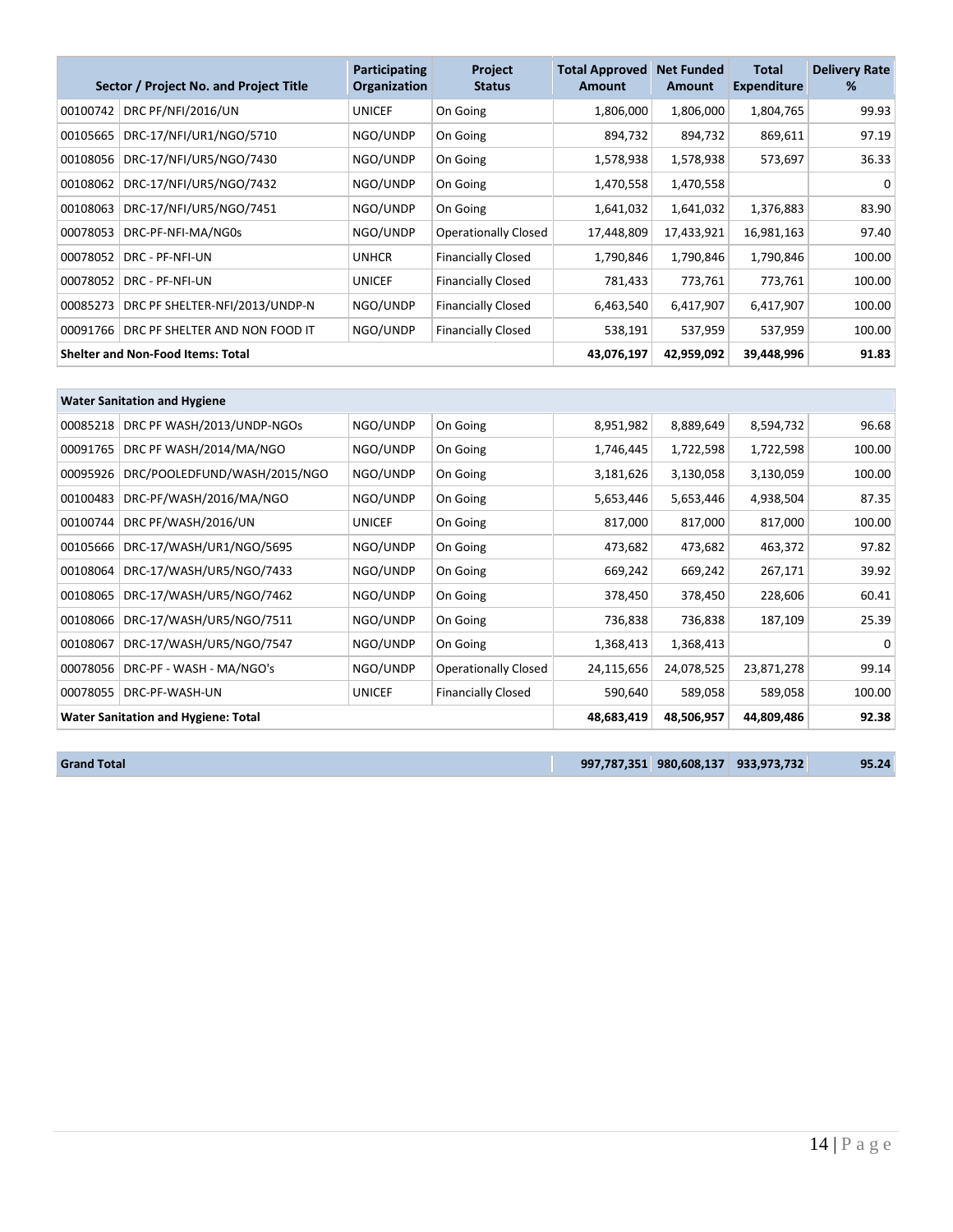#### **5.3 EXPENDITURE REPORTED BY CATEGORY**

Project expenditures are incurred and monitored by each Participating Organization and are reported as per the agreed categories for inter-agency harmonized reporting. In 2006 the UN Development Group (UNDG) established six categories against which UN entities must report inter-agency project expenditures. Effective 1 January 2012, the UN Chief Executive Board (CEB) modified these categories as a result of IPSAS adoption to comprise eight categories. All expenditure incurred prior to 1 January 2012 have been reported in the old categories; post 1 January 2012 all expenditure are reported in the new eight categories. The old and new categories are noted to the right.

Table 5.3 reflects expenditure reported in the UNDG expense categories. Where the Fund has been operational pre and post 1 January 2012, the expenditures are reported using both categories. Where a Fund became operational post 1 January 2012, only the new categories are used.

### **2012 CEB Expense Categories**

- 1. Staff and personnel costs
- 2. Supplies, commodities and materials
- 3. Equipment, vehicles, furniture and depreciation
- 4. Contractual services
- 5. Travel
- 6. Transfers and grants
- 7. General operating expenses
- 8. Indirect costs

\_\_\_\_\_\_\_\_\_\_\_\_\_\_\_\_\_\_\_\_\_\_

### **2006 UNDG Expense Categories**

- 1. Supplies, commodities, equipment & transport
- 2. Personnel
- 3. Training counterparts
- 4. Contracts
- 5. Other direct costs
- 6. Indirect costs

#### **Table 5.3 Expenditure by UNDG Budget Category, as of 31 December 2017 (in US Dollars)**

|                                                      |                                         | <b>Expenditure</b>                  |                 |                                                     |
|------------------------------------------------------|-----------------------------------------|-------------------------------------|-----------------|-----------------------------------------------------|
| Category                                             | <b>Prior Years</b><br>as of 31-Dec-2016 | <b>Current Year</b><br>Jan-Dec-2017 | <b>Total</b>    | <b>Percentage of Total</b><br><b>Programme Cost</b> |
| Supplies, Commodities, Equipment and Transport (Old) | 119,919,305                             |                                     | 119,919,305     | 13.80                                               |
| Personnel (Old)                                      | 46,978,135                              |                                     | 46,978,135      | 5.40                                                |
| Training of Counterparts(Old)                        | 4,952,458                               |                                     | 4,952,458       | 0.57                                                |
| Contracts (Old)                                      | 93,222,104                              |                                     | 93,222,104      | 10.73                                               |
| Other direct costs (Old)                             | 260,259,275                             |                                     | 260,259,275     | 29.94                                               |
| Staff & Personnel Cost (New)                         | 8,878,219                               | 725,728                             | 9,603,947       | 1.10                                                |
| Suppl, Comm, Materials (New)                         | 25,470,721                              | 6,831,624                           | 32,302,345      | 3.72                                                |
| Equip, Veh, Furn, Depn (New)                         | 9,830,947                               | 1,831,112                           | 11,662,059      | 1.34                                                |
| Contractual Services (New)                           | 42,702,212                              | 13,972,697                          | 56,674,909      | 6.52                                                |
| Travel (New)                                         | (210, 806, 098)                         | 2,248,024                           | (208, 558, 074) | (24.00)                                             |
| Transfers and Grants (New)                           | 366,157,361                             | 773,344                             | 366,930,705     | 42.22                                               |
| <b>General Operating (New)</b>                       | 51,005,710                              | 24,212,693                          | 75,218,403      | 8.65                                                |
| <b>Programme Costs Total</b>                         | 818,570,349                             | 50,595,222                          | 869,165,571     | 100.00                                              |
| <sup>1</sup> Indirect Support Costs Total            | 62,187,476                              | 2,620,685                           | 64,808,161      | 7.46                                                |
| <b>Total</b>                                         | 880,757,825                             | 53,215,907                          | 933,973,732     |                                                     |

**<sup>1</sup> Indirect Support Costs** charged by Participating Organization, based on their financial regulations, can be deducted upfront or at a later stage during implementation. The percentage may therefore appear to exceed the 7% agreed-upon for on-going projects. Once projects are financially closed, this number is not to exceed 7%.